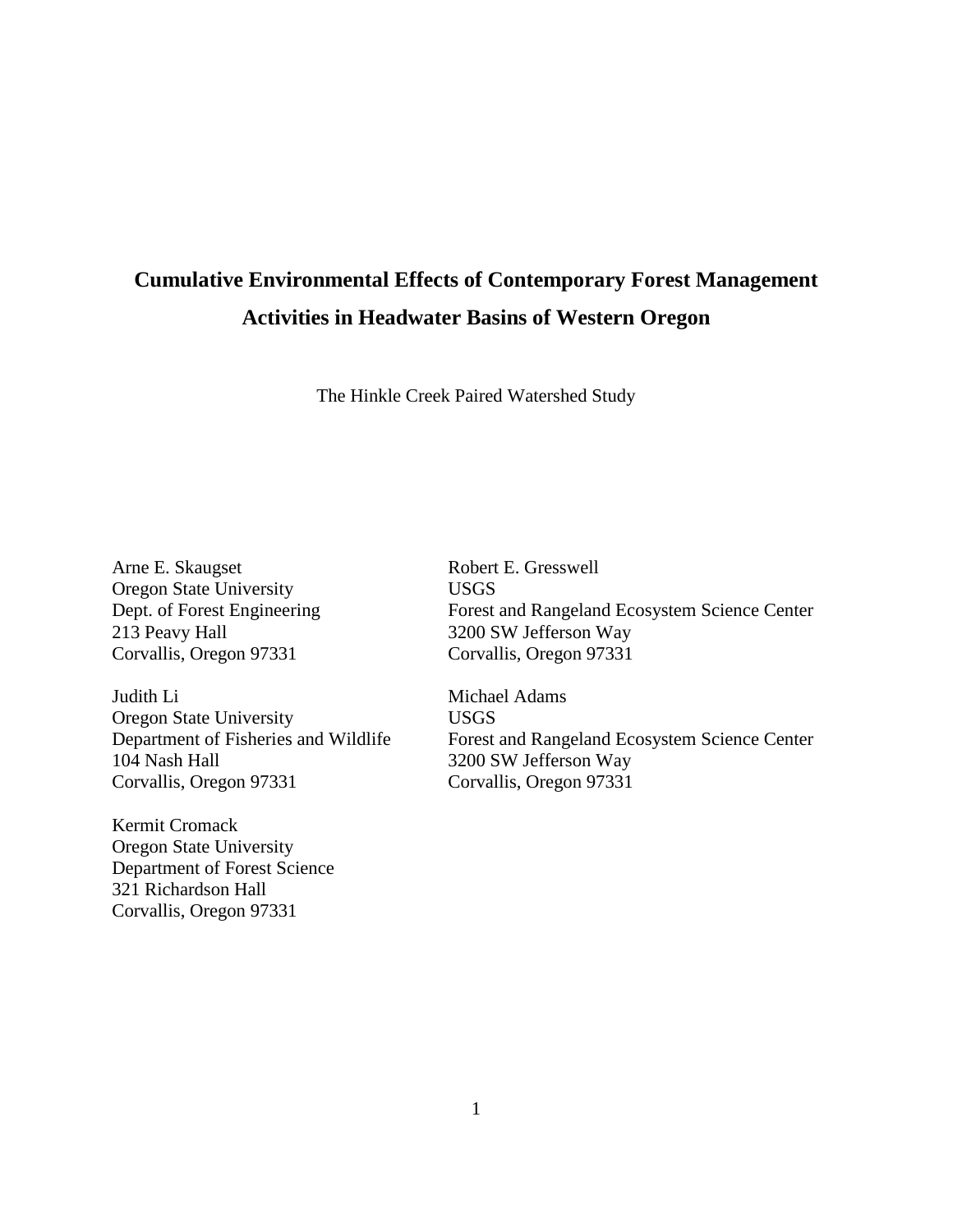## **Cumulative Environmental Effects of Contemporary Forest Management Activities in Headwater Basins of Western Oregon**

#### **Project Summary**

The majority of the timber harvest in the Pacific Northwest comes from the minority of the forested land base that is owned by the private industrial forest sector. Society is more dependent than ever on the productivity and culture of these forest lands for a continued supply of solid wood. One potential obstacle to the continued flow of solid wood from these lands is concern regarding the anticipated environmental effects of the intensive management of these lands. The anticipated environmental effects result from a lack of knowledge regarding the actual environmental effects caused by contemporary forest management activities at a watershed scale.

The Hinkle Creek Paired Watershed Study was designed and initiated to fill that gap in knowledge. The watersheds for the Hinkle Creek study are owned by Roseburg Forest Products (RFP) that actively manages the young, harvest-regenerated stands of Douglas-fir on them. At Hinkle Creek, the landowner, a group of researchers and private industrial, state, and federal forest land managers have collaborated to develop a state-of-the-art paired watershed study. The study includes a control watershed, the North Fork of Hinkle Creek, and a treatment watershed, the South Fork. The planned harvest schedule allows comparisons before and after harvest as well as between harvested and unharvested streams and for small and large streams with and without fish. The research in these watersheds will address:

- the effects of forest management on the physical, chemical, and biological characteristics and habitat quality in small streams without fish,
- the influence of changes in the physical, chemical, and biological characteristics and habitat quality on amphibian and invertebrate abundance, distribution, and movement, in headwater streams with and without fish, and
- the role of movement in maintaining abundance and diversity of fish and amphibians as habitat quality changes throughout the stream network.

A tremendous amount of research on the environmental effects of forestry has been carried out using paired watershed studies and a tremendous amount of knowledge has been garnered from that research. However, the congruence of recent technological innovations and the location of this study provide an excellent opportunity to substantially increase the understanding of the environmental consequences of the management of forested watersheds. The research approach will employ a new generation of sensors including passive integrated transponders (PIT tags) that allow daily and seasonal tracking of the movement of fish using stationary readers as well as mobile antenna. Detailed and continuous measurement of discharge, temperature, and sediment load at spatially explicit locations will put the movement of the fish into a physical context. Finally, recent innovations in GIS technologies allow the spatially dynamic interactions between the physical and biological phenomena to be described. These advances in technology combined with the willingness of the landowner to allow them to be used in a managed landscape will set a new standard for what we can learn and how we may be able to truly better understand the environmental effects of forest management at a watershed and landscape scale.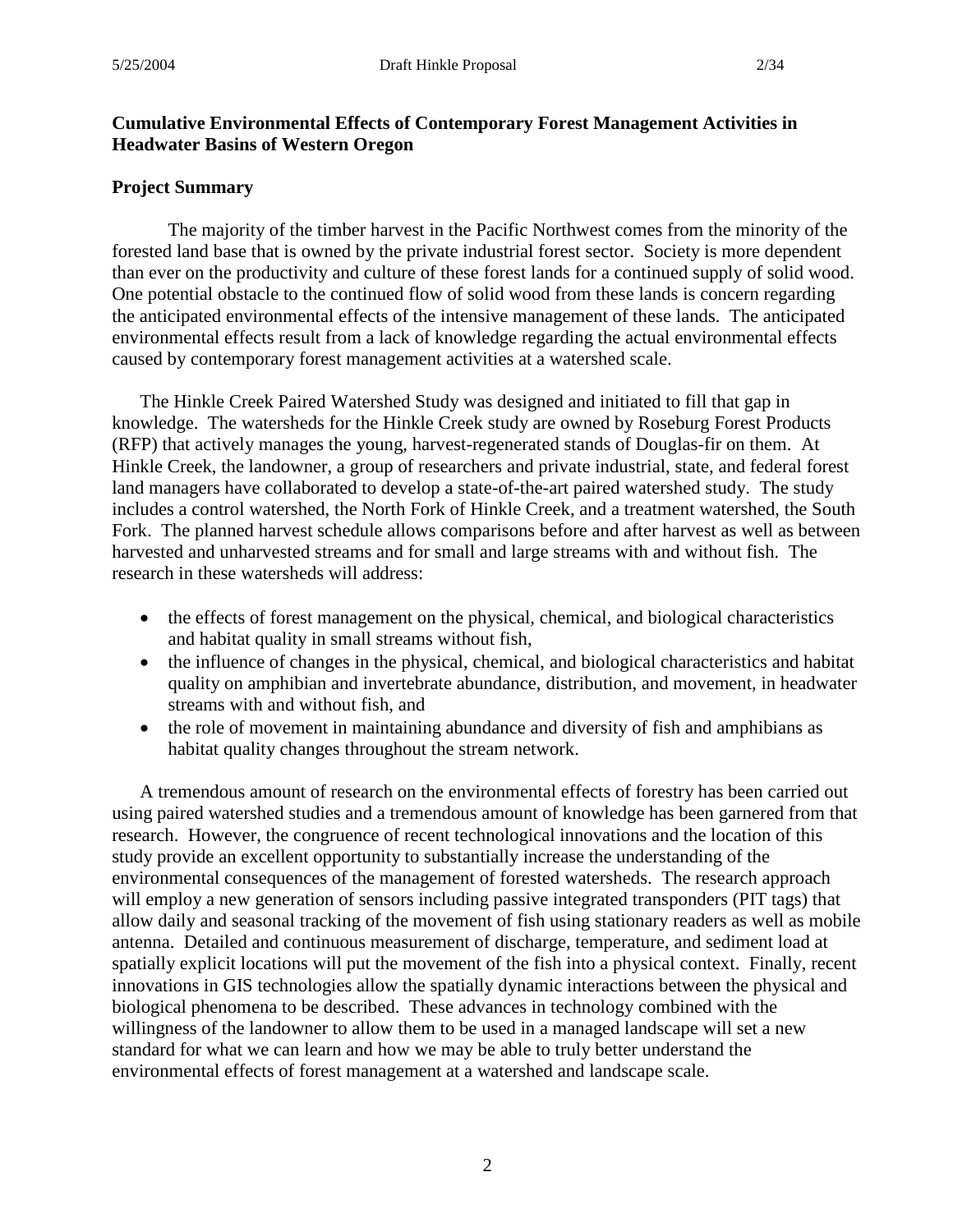# **Cumulative Environmental Effects of Contemporary Forest Management Activities in Headwater Basins of Western Oregon**

#### **Introduction**

The Hinkle Creek Paired Watershed Study is the initial installation of the Watersheds Research Cooperative (WRC). The research cooperative and the Hinkle Creek Project were initiated to fill a critical gap in our knowledge regarding the environmental effectiveness of contemporary forest practices on intensively managed forest land. Current knowledge on this subject comes primarily from studies of historic practices used in the initial harvest of naturally grown forests. The needed knowledge must come from contemporary, state-of-the-art practices carried out on harvest-regenerated, young forests on forest land that will be managed intensively, in perpetuity, for the production of wood products. To gather this knowledge, the WRC was chartered to carry out research evaluating the effects of current and expected intensive forest management practices on hydrology, water quality, aquatic habitat, fish, amphibians, and aquatic insects. The WRC is a broad collaborative partnership of private timber companies, state and federal agencies, and county governments. Leadership for the cooperative comes from the Oregon State University (OSU) Colleges of Forestry and Agriculture. The ultimate goal of the WRC is to install multiple paired watershed studies across the Pacific Northwest to investigate the cumulative effects of contemporary forest practices on intensively managed industrial forest land over space and time. The different paired watershed studies will use shared methods and data bases across multiple disciplines.

The Hinkle Creek Paired Watershed Study is the initial proof-of-concept installation for the WRC. Hinkle Creek is located in the foothills of the Cascade Mountain about 50 km northeast of Roseburg, Oregon. The study watersheds are almost wholly owned and managed by Roseburg Forest Products; these watersheds support a harvest-regenerated stand of 55-year old Douglas-fir, and have an existing road system. Two harvest entries are planned for the South Fork of Hinkle Creek, the treatment watershed. The first entry, planned for 2005, will consist of four harvest units all located along perennial, non-fish-bearing streams. The second entry, planned for 2007, will consist of four harvest units all located along the main stem or tributary fish-bearing streams. The research project will investigate the effect of these harvest entries and subsequent intensive management activities on local and cumulative effects on hydrology, water quality, aquatic habitat, fish, amphibians, and aquatic insects. The Hinkle Creek Paired Watershed Study will extend until 2011.

The objectives of the Hinkle Creek Paired Watershed Study are:

- to determine the effects of forest management on the physical, chemical, and biological characteristics and habitat quality in small streams without fish,
- to determine the influence of changes in the physical, chemical, and biological characteristics and habitat quality on amphibian and invertebrate abundance, distribution, and movement, in headwater streams with and without fish, and
- to determine the role of movement in maintaining abundance and diversity of fish and amphibians as habitat quality changes throughout the stream network.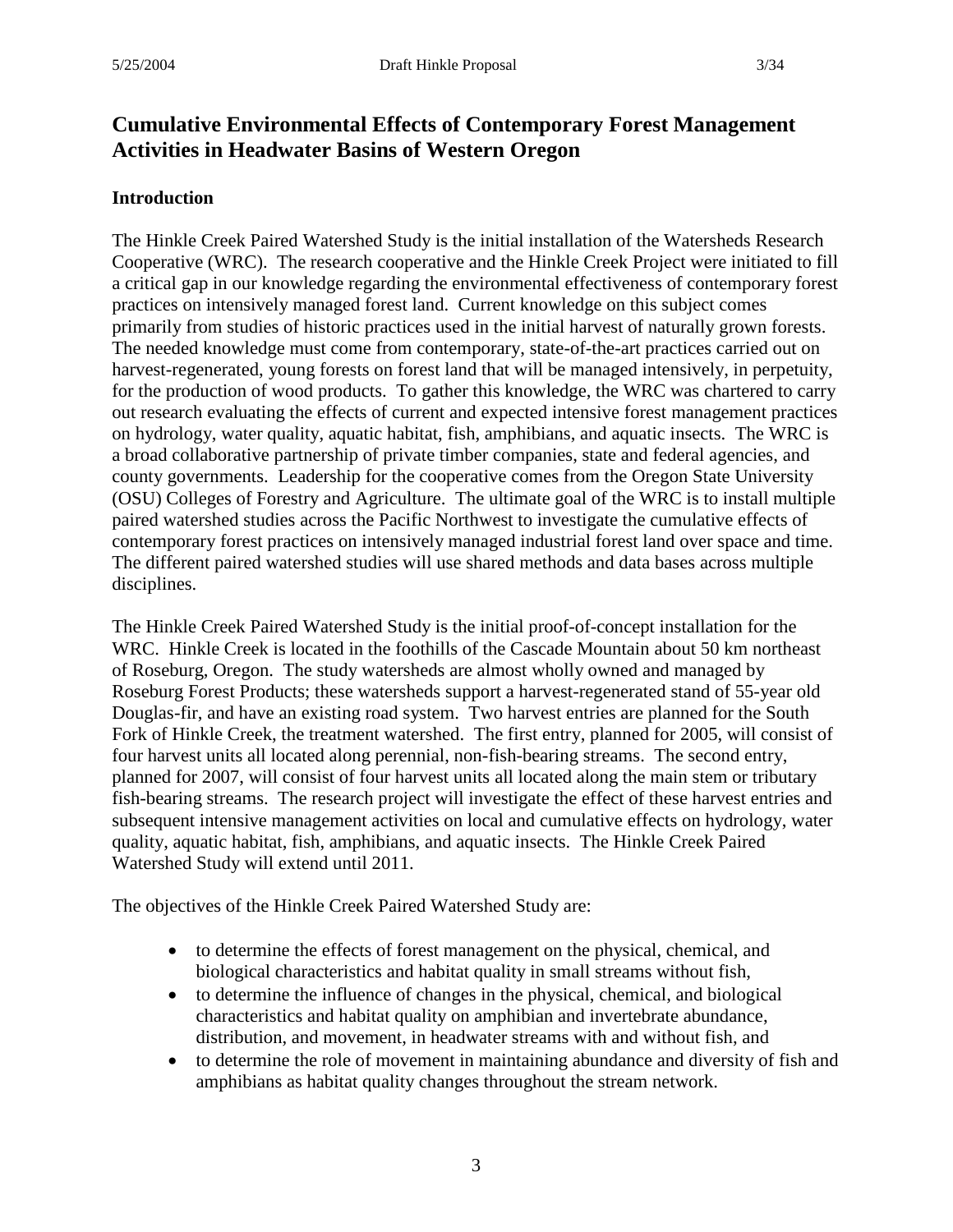#### **The Statement of the Problem**

#### *Private Industrial Forestry*

During the last 15 years the philosophies of forest land management for federal forest land have bifurcated strongly with those of state and private forest lands. In response to listings of populations and stocks of fish as threatened or endangered under the Endangered Species Act (ESA), managers of federal forest land have increasingly concentrated on restoration activities and management of forest ecosystems over the scale of landscapes (FEMAT 1993). In response to these changes in federal policy, the supply of timber from federal forest lands was reduced markedly and thus, society is now increasingly dependent on state and private forest lands to provide needed solid wood products (OFRI 2003). Currently, over 75 per cent of the annual harvest in Oregon comes from the 22 per cent of the commercial forest land base that is owned by the private industrial forest sector (ODF 2004, OFRI 2003). Further, inventories of unmanaged residual timber and/or unmanaged, harvested-regenerated forest stands are declining and private, industrial forest land owners are more dependent than ever on forest stands that they have planted and cultivated for a future resource supply (Adams et al 2002). To sustain current levels of harvest into future decades, private, industrial forest land will have to be intensively managed. This intensive management includes maintaining access to the proportion of commercial forest land that is available to be actively managed and maintaining access to the suite of intensive forest management tools that can be carried out on that land.

#### *Environmental Effects of Forestry*

The fact that forest management activities, especially timber harvest, can include negative effects is well documented (Meehan 1991, Salo and Cundy 1987). The effects of forest management on stream ecosystems include alteration of the hydrology, solar insolation and stream temperature, habitat complexity, delivery and accumulation of large wood, sediment yield, and channel morphology (Hall and Lantz 1969; Everest et al 1987; Gregory et al 1987; Bilby and Ward 1991; Chamberlin et al 1991; Johnson and Jones 2000). The scale and magnitude of the environmental effects are affected by the extent and intensity of the harvest, logging methods, geology, topography, watershed size, and the timing and magnitude of large, infrequent post-harvest storms (Murphy and Hall 1981; Swanson et al 1989; Hicks et al 1991). The response of fish populations to forestry-induced effects on aquatic ecosystems has been linked to declines in the diversity and abundance of fish in the Pacific Northwest (Bisson et al 1987, 1992; Nehlsen et al 1991; Sedell and Beschta 1991; Reeves et al 1993).

The persistence of native fishes in the Pacific Northwest is uncertain and many evolutionary groups of anadromous salmonids are threatened with extirpation (Nehlsen et al 1991; Frissell 1993; Thurow et al 1997). Over half the native taxa in the Columbia River basin are listed under the Endangered Species Act, are being considered for listing, or are deemed sensitive (Lee et al 1997; Thurow et al 1997). Coastal cutthroat trout are not currently listed under the Endangered Species Act, but this native salmonid is managed as a sensitive species in Oregon and California (Hall et al 1997). The environmental effects of intensive forest management activities are believed to be factors that led directly to declines in salmonid populations and ultimately their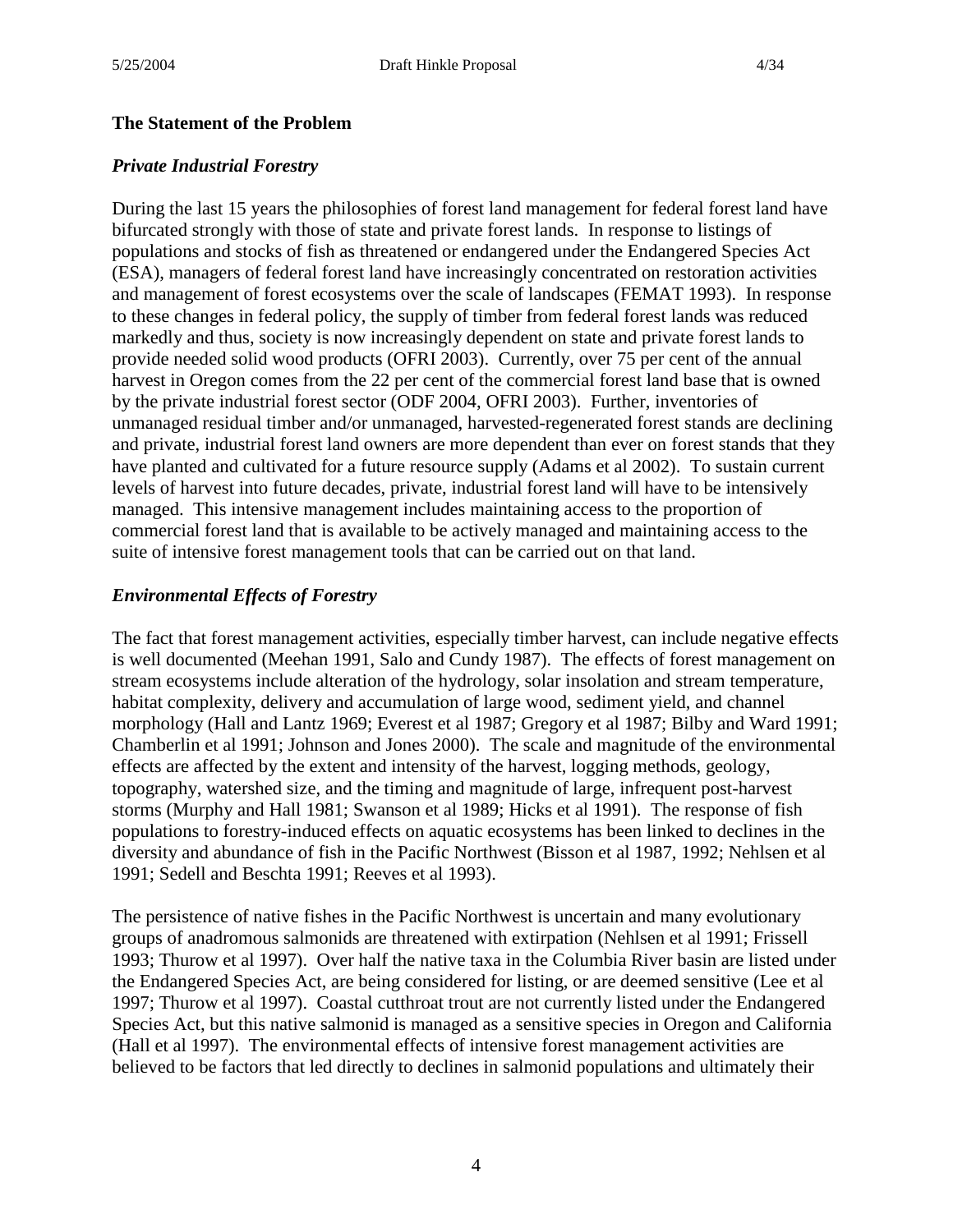listing under the Endangered Species Act (Independent Multidisciplinary Science Team [IMST] 1999, National Research Council 1996).

#### *Forest Practice Rules*

Because forest management activities can cause environmental effects that are considered detrimental and they are linked to declines in populations of fish, government policies and forest practice regulations have been promulgated and, over time, altered that govern and regulate forest practices on commercial forest land. These policies and rules have many objectives, but one stated objective has always been to minimize, to the extent feasible and practicable, the adverse impacts of forest management activities on aquatic ecosystems and fish. The site specific forest practice rules are called BMPs (Best Management Practices) and serve as a tactical framework for forest management. A key element of BMPs throughout the Pacific Northwest has been and continues to be unharvested buffers along riparian corridors (Bilby and Wasserman 1989; Chamberlin et al 1991, Bisson et al 1992). The Northwest Forest Plan and the Forest Practice Rules of all western timber producing states mandate such buffer strips. In Oregon, the Forest Practices Rules that mandated buffer strips were promulgated in 1973 and the latest amendment to these rules was implemented in 1994. The Oregon Forest Practice Rules require fixed width riparian management areas that exclude management on most fish-bearing streams and other buffer areas along fish-bearing streams where management activities are strictly regulated (Beschta et al 1995).

The listing of the many species and stocks of salmonids in the Pacific Northwest in the early 1990's caused changes to occur in policies and regulations that govern forest management on federal, state, and private forest land. As mentioned previously, the listing of the salmonids, in conjunction with other listings, resulted in dramatic changes in the management philosophy for federal forest land. Federal forest land management is now structured around principles of ecosystem management across large spatial scales and increasingly concentrates on restoration activities (FEMAT 1993). State regulatory agencies and state and private forest land managers also responded to the listings of threatened and endangered salmonids. Some state forest land managers and owners of private forest land developed Habitat Conservation Plans (HCPs) while forestry regulatory agencies in the individual states in the Pacific Northwest reviewed and upgraded their forest practice regulations. The HCPs and the upgraded forest practice rules are all intended to outline forest practices that will restore and maintain populations of salmonids while simultaneously allowing for forest management to occur. A key provision of these HCPs and forest practice rules is the inclusion of buffer strips along non-fish-bearing streams (Washington Department of Natural Resources 2004, Pacific Lumber Company 1999).

Since 1994 the state of Oregon has reevaluated the forest practice rules as a part of the Governor's Salmon Plan. Two review documents have been produced; "Recovery of wild salmonids in western Oregon forests: Oregon forest practices act rules and the measures in the Oregon plan for salmon and watersheds" authored by the Independent Multidisciplinary Science Team (IMST 1999) and the final report of the Forest Practices Advisory Committee on salmon and watersheds (FPAC). Additional changes in the forest practice rules have been recommended to the Board of Forestry as a result of this process and these documents.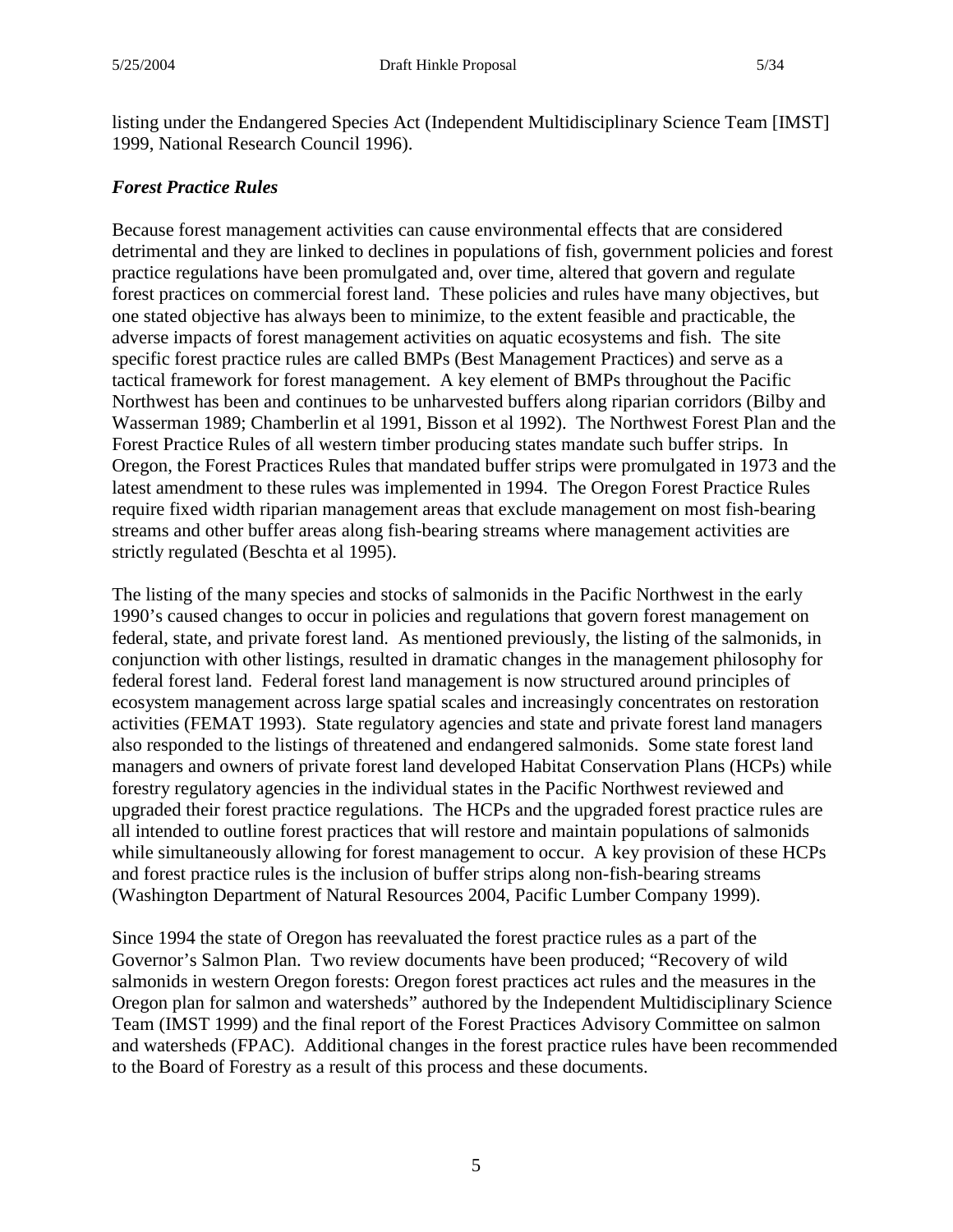#### *Small, Non-Fish-Bearing, Headwater Streams*

Changes in existing forest practice rules and the HCPs written to protect and restore listed salmonid species on state and private forest land have dedicated a lot of effort to appropriate levels of stream protection. Increasingly in discussions regarding forest practices and stream protection, the focus is on small, non-fish-bearing, headwater streams that are either perennial or intermittent. All forest practice rules and HCPs recognize the importance of fish-bearing streams. A stream classification system is included in all the rules packages and HCPs along with a matrix or list of the appropriate protection measures to assign to each classification of stream. However, in recent HCPs (Pacific Lumber Company 1999), rule revisions (Washington Department of Natural Resources 2004), and in the review of Oregon's forest practice rules (IMST 1999, FPAC), increasing attention is paid to the identification and formal protection of small, non-fish-bearing perennial and intermittent streams.

This attention is warranted because small, non-fish-bearing headwater streams can make up more than 70 per cent of the cumulative length of stream channels in forested, mountain watersheds (Benda et al 1992). As mentioned previously, these small, non-fish-bearing streams can be directly affected by forest management activities (Gomi et al 2002); however the value of these small channels and their riparian habitats has rarely been addressed by existing forest management policies and forest practice rules (Beschta and Platts 1986; May and Gresswell 2003). Even though fish are not present in these streams, they still transport the water, sediment, and wood that are responsible for high quality aquatic habitat from hillslopes downstream to the larger, fish-bearing streams (Naiman et al. 1992; May and Gresswell 2003). Further, perennial and intermittent non-fish-bearing streams provide habitat for amphibians and invertebrates. Invertebrates produced in non-fish-bearing headwater streams man be an important food for fish downstream.

In reviewing the need for and levels of protection necessary for small, non-fish-bearing streams, a first step is to review the existing literature on the subject. This can be problematic for two reasons. First of all, a preponderance of the existing literature on the effects of forest practices on aquatic habitat and fish are either research on individual stream reaches quantifying the effect of forest practices adjacent to perennial, fish-bearing streams or, in the case of paired watershed studies, are investigations of whole watersheds that are perennial and fish-bearing. Thus, the spatial scale of the research installation is inappropriate. Also, especially in the case of paired watershed studies, the studies investigating forest practices, hydrology, water quality, and aquatic habitat involve are outdated forest management practices.

These research shortcomings are especially relevant to the management of state and private timber lands. These forests are often the product of intensive forest management practices focused on the production of wood resources. Much of the information pertaining to the environmental effects of forest management activities in these areas is based on forest practices prior to 1990 (Macdonald et al 1988; Hicks et al 1991). Existing research on the effects of forest management practices on water quality, fish, and aquatic habitat was carried out during a time when forest management involved the initial harvest of naturally grown primary forests and the conversion of old growth or mature forest stands to younger age forests. Such forest management practices required the initial construction of a road system, then the use of very large, heavy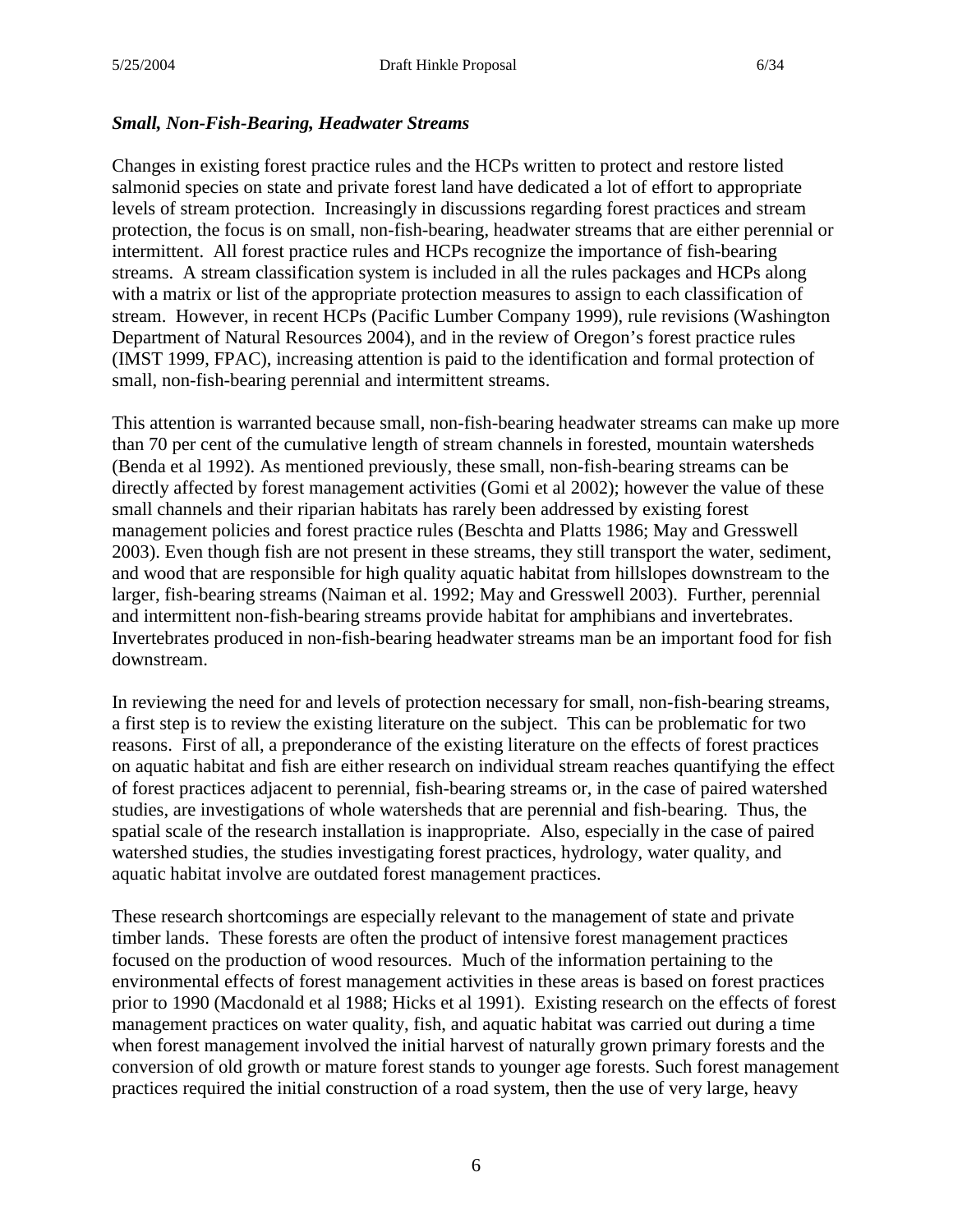machinery to harvest and transport very large logs. Until the early 1970s, there were virtually no forest practice rules in effect. Current practices have changed since these older studies were conducted and published. Today, smaller machinery harvests smaller, uniform logs from middle-age forests, using an existing road system that has been upgraded or constructed to higher standards under the guidance of a comprehensive set of forest practice rules that include streamside protections.

# *Cumulative Effects*

A key issue involving the current understanding of the impacts of contemporary forest management practices is their effect on aquatic ecosystems at the scale of a complete watershed (IMST 1999). While some forest practice rules are intended to influence management at the watershed scale, for example rules governing harvest unit size limits and adjacency constraints, most forest practice rules, or BMPs, involve site- or stand-specific practices. The environmental impacts of these site-specific practices have been studied extensively at the scale of an individual site, stand or stream reach. However, the integrated environmental response of these chronic disturbances in space and time on a watershed scale are poorly understood.

The subject of multiple environmental responses to forest management activities at multiple spatial scales falls under the definition of cumulative effects (see Reid 1993). A definition for cumulative effects is (CEQ Guidelines, 40 CFR 1508.7);

". . . the impact on the environment which results from the incremental impact of the action when added to other past, present, and reasonably foreseeable future actions. . . Cumulative impacts can result from individually minor but collectively significant actions . . ."

This definition fits the problems encountered when investigating the environmental effects of contemporary forest practices on state and private forest land that is managed intensively. First of all, forest management activities are prescribed and applied on a site-specific or individual stand basis. Of course, in the current managed forest landscape, they are being applied to forest land that has experienced a previous impact from the initial harvest and in the reasonably foreseeable future should experience future impacts. The current BMPs that are the forest practice rules are intended to minimize on-site impacts to the extent practicable but, at the present time when carried out correctly, these impacts are considered to be individually minor. Thus, in the framework of small, non-fish-bearing, headwater streams, the paradigm is that when harvesting occurs adjacent to several of these streams the individual impacts may be minor but when they accumulate downstream at a fish-bearing stream they could become significant. This scenario obviously involves multiple spatial and temporal scales, but also involves multiple response variables. For example, a key response variable in the fish-bearing stream is the fish, which are not present upstream and on-site in the non-fish-bearing stream. Multiple response variables must be defined and investigated over multiple spatial and temporal scales to adequately investigate the cumulative effects of contemporary forest practices in a contemporary managed forest landscape.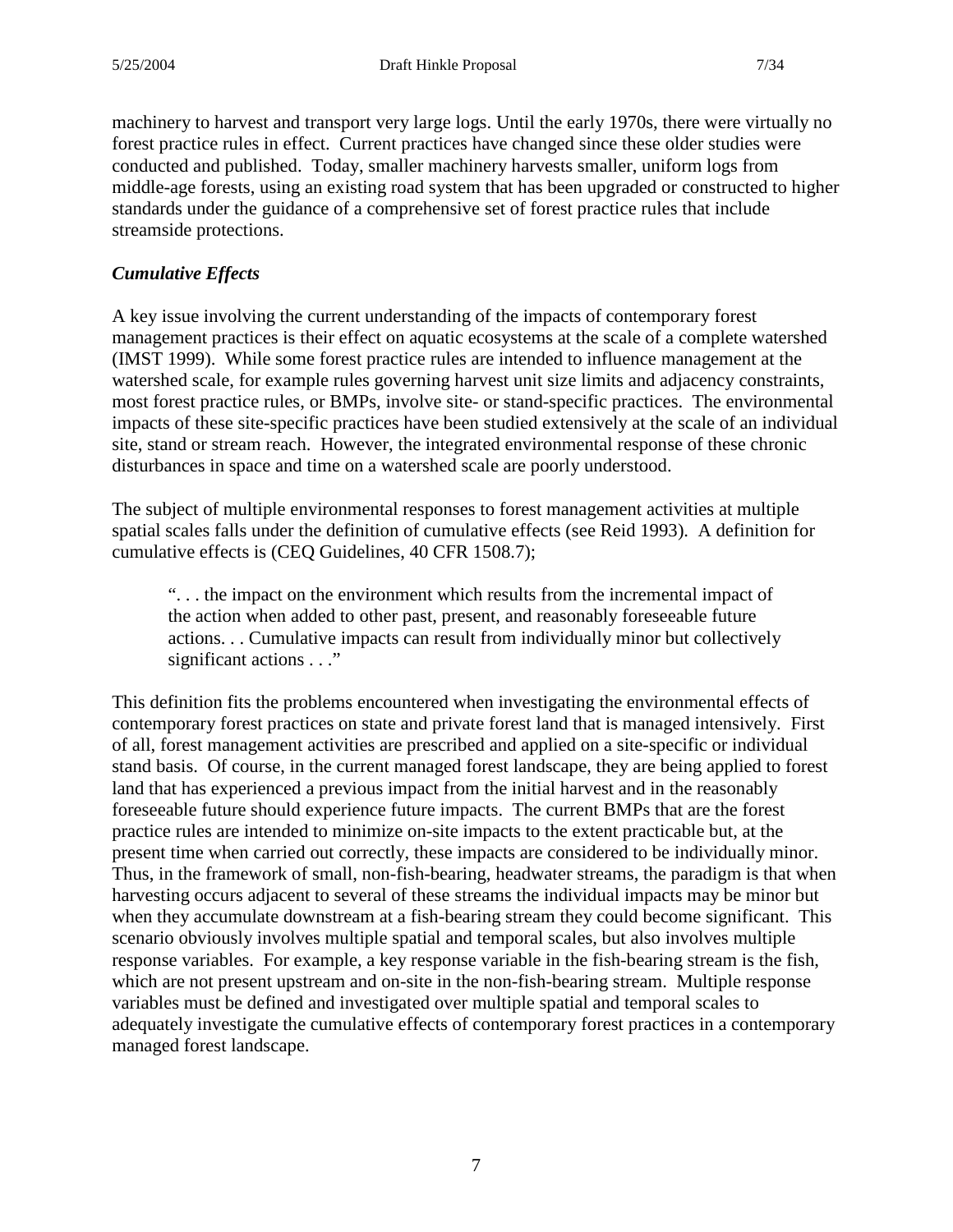Thus, the answers to many questions regarding the ecological effects of disturbance, be it natural or forest management related, are scale dependent (White and Picket 1985; Frissell et al 1986; Hicks et al 1991). An integrated, multi-scale approach will be necessary to correctly interpret spatially extensive phenomena (Poff and Allen 1995; Caselle and Warner 1996; Wiley et al 1997). For example, the spatial and temporal patterns of inputs of large wood to streams are important because they influence channel morphology, the storage and routing of water and sediment, and provide complex habitat for many aquatic organisms (May and Gresswell 2003). Or, in some cases the scale chosen for study may be inappropriate for the life history of the organism chosen for study. For example, many studies have focused on the relationship between physical habitat and anadromous salmonids (Nickelson et al 1992; Reeves et al 1995); however, strong inferences are difficult to develop because anadromous fish spend part of their life in the ocean where they are affected by an array of environmental variables that are not accounted for, which include commercial harvest (Hicks et al 1991). Freshwater fishes, i.e. sculpins and potamodromous coastal cutthroat trout, live in freshwater for their entire lives. Thus, they are likely to be more tightly linked to changes in terrestrial habitats than anadromous fishes, but much less effort has been expended to describe these linkages. The relationship between land management and aquatic habitat may be especially relevant for the coastal cutthroat trout because land management activities are among the factors that may have contributed to their decline (Williams and Nehlsen 1997).

Uncertainties concerning the effects of forest management activities on aquatic ecosystems are linked to the methods used in evaluations (Hall and Knight 1981; Hicks et al 1991). Hicks et al (1991) suggested three approaches for improving this type of evaluation: (1) extensive studies that use space-for-time substitutions with numerous watersheds over a short period, (2) intensive long-term studies before and after logging, and (3) design innovations to improve data collection or inferences resulting from the data. In their elemental form, both the intensive and extensive approaches have shortcomings that have been well documented (Osenberg and Schmitt 1996), and both study designs are strongly affected by the spatial scale of observation in an individual watershed (Hicks et al 1991; Thrush et al 1996). For example, comparison of paired sites close together on the same stream channel may be adequate for assessing local disturbances, but this design is not appropriate for watershed-scale disturbances. For larger, watershed-scale assessments, a basin-wide survey design (Hankin and Reeves 1988) may be more appropriate (Hicks et al 1991). Further, movement may affect the results of any study that is focused on population abundance as the primary response variable (Gowan et al 1996), even when samples occur throughout the basin. Despite the call for innovative designs, however, there are no published examples of studies that have examined the abundance, distribution, and movement of stream salmonids in relation to forest management.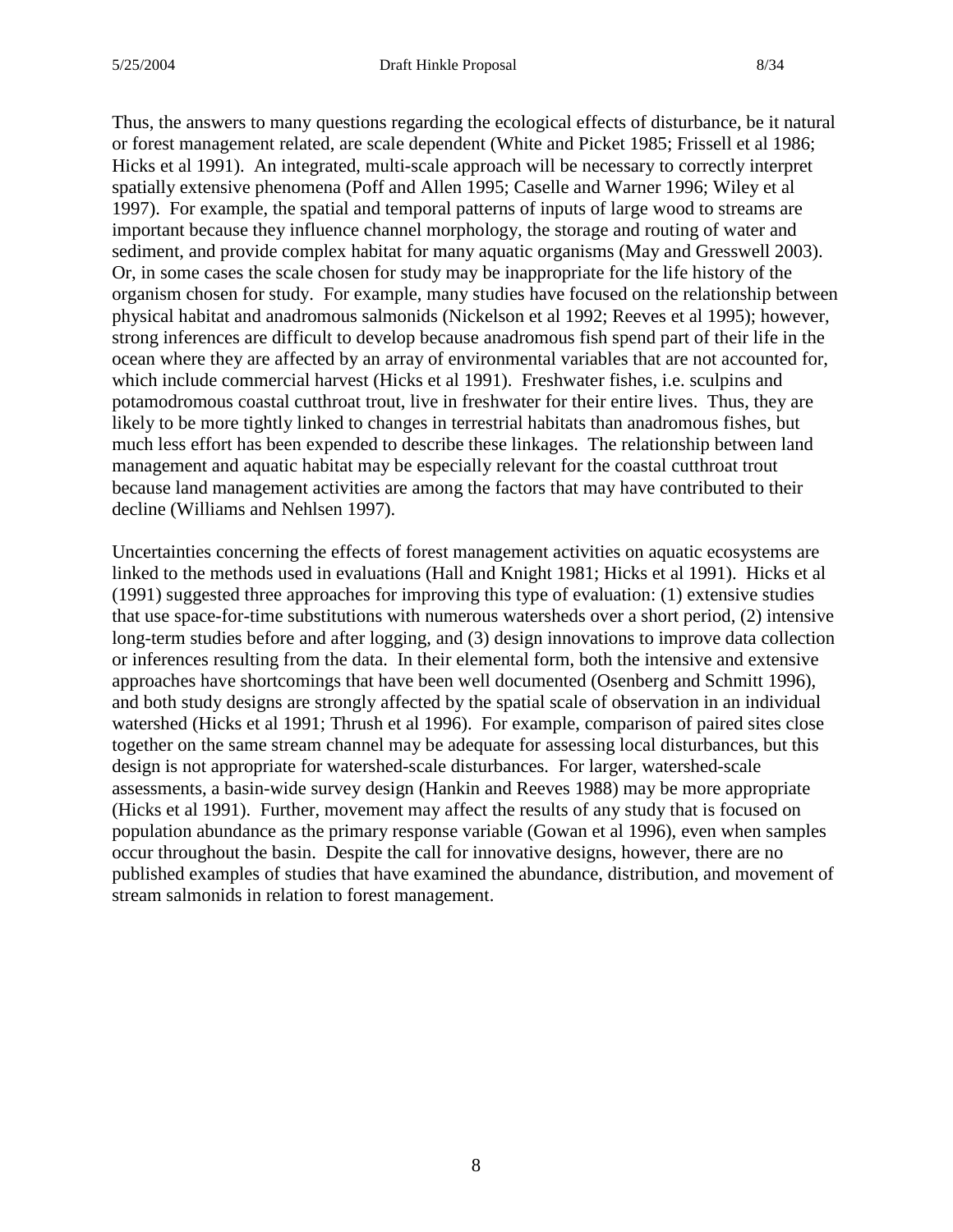# **Objectives and Research Questions**

The overarching objective of this research project is to expand the understanding of physical and biological processes in streams that are subjected to chronic disturbances in the form of intensive forest management activities. This will be accomplished by studying the environmental effects of contemporary forest practices applied to a privately owned and intensively managed forested watershed in western Oregon. Interpreting the effects of forest management activities on aquatic habitat, and ultimately aquatic organisms, is difficult due to the complexity of the relationships between the physical, chemical, and biological characteristics of the terrestrial, riparian, and aquatic systems, especially at the scale of complete watersheds (White and Picket 1985; Frissell et al 1986; May 1994). Due to these complexities, an integrated research project is required that will extend across the landscape at several spatial scales and will continue for an extended period of time.

To accomplish the overall objective of this project requires that several specific research tasks be undertaken. These specific tasks include understanding the site-specific response of multiple variables to forest management activities along small, non-fish-bearing streams as well as large, main stem, fish-bearing streams. The processes responsible for transporting or propagating these responses to other locations in the watershed also need to be understood. Finally, how these multiple responses to on-site activities coalesce in space and time and ultimately affect downstream variables, most importantly fish, needs to be understood. The specific objectives are:

- 1. To determine the on-site effects of contemporary forest management practices carried out adjacent to small, non-fish-bearing, headwater streams on water quality, aquatic habitat and aquatic biota.
- 2. To determine the on-site effects of contemporary forest management practices carried out adjacent to large, fish-bearing, main stem streams on water quality, aquatic habitat and aquatic biota.
- 3. To determine the cumulative off-site effects of contemporary forest management practices carried out adjacent to four small, non-fish-bearing, headwater streams on water quality, aquatic habitat, aquatic biota, and fish downstream in a large, fish-bearing, main stem stream.
- 4. To identify the processes that propagate environmental affects downstream from non-fishbearing headwater streams to fish-bearing main stem streams and to quantify the relative magnitude of these processes.

To accomplish these objectives many critical questions pertaining to the chronic disturbance regime imposed by contemporary forest practices need to be answered. A fundamental question is how forest management activities in small, non-fish-bearing, headwaters streams affect fish behavior and assemblages throughout a stream network. Changes in water quality, habitat quality, or food supply should affect fish in a dynamic way and these spatially and temporally variable elements will be incorporated into the research plan by addressing the following research questions: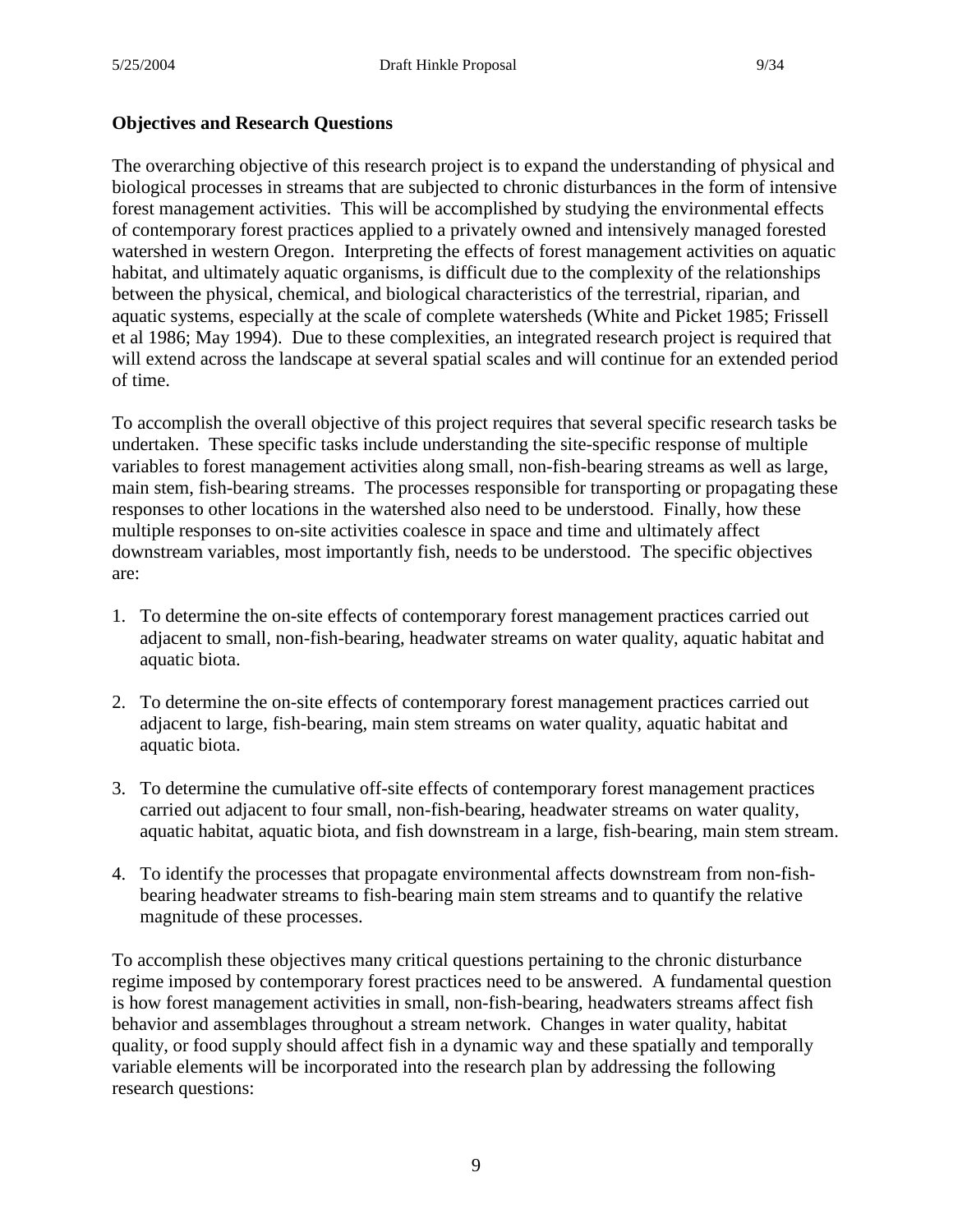- How do forest practices affect changes in physical and biological characteristics of small tributary streams without fish?
- How do the changes in physical and biological characteristics of tributaries without fish influence the quality of aquatic habitat in other parts of the stream network?
- Do forest practices adjacent to non-fish-bearing streams change food availability in fish bearing streams and if so how does that affect the behavior or growth of aquatic organisms in those streams?
- How do seasonal hydrologic changes in non-fish-bearing streams affect the distributions of aquatic organisms in fish-bearing streams because of food supply of food or habitat quality?
- Does the abundance or diversity of aquatic organisms decline in response to changed habitat quality, or do organisms relocate to areas where habitat quality remains high?

# **Research Plan**

The experimental design for this project is a nested, paired watershed study. Paired watershed studies are a proven and robust experimental technique that has long been used to investigate the environmental effects of land use. Paired watershed studies are an integral part of our understanding on the environmental effects of forest management activities, especially timber harvest. The history of the use of paired watershed studies to evaluate the effect of forestry on water yield, streamflow, and water quality goes back almost a century and is long and varied.

Paired watershed studies have also been used to investigate the effects of forestry on fish and aquatic habitat but the history and literature is less robust. The Alsea Watershed Study is a landmark paired watershed study that integrated research on the effects of forestry on hydrology and water quality as well as aquatic habitat and fish (Hall and Lantz 1969, Moring and Lantz 1975, Moring 1975). Carnation Creek on Vancouver Island in British Columbia was not a paired watershed study, but it was a watershed-scale investigation of the effects of forest practices on hydrology, water quality, aquatic habitat, and fish (Hartman 1982; Chamberlin 1988).

## *The research site*

The study watersheds are the North and South Forks of Hinkle Creek, which are the headwater watersheds for the Hinkle Creek basin. Hinkle Creek is a tributary to Calapooya Creek, which drains into the Umqua River near Oakland, Oregon downstream of the confluence of the North and South Forks of the Umqua River. Hinkle Creek is located in the foothills of the Cascade Mountains approximately 50 km east of Sutherlin Oregon (Figure 1). The watershed is almost wholly owned and managed by Roseburg Forest Products (RFP) who plans to intensively manage the watershed for the production of solid wood products.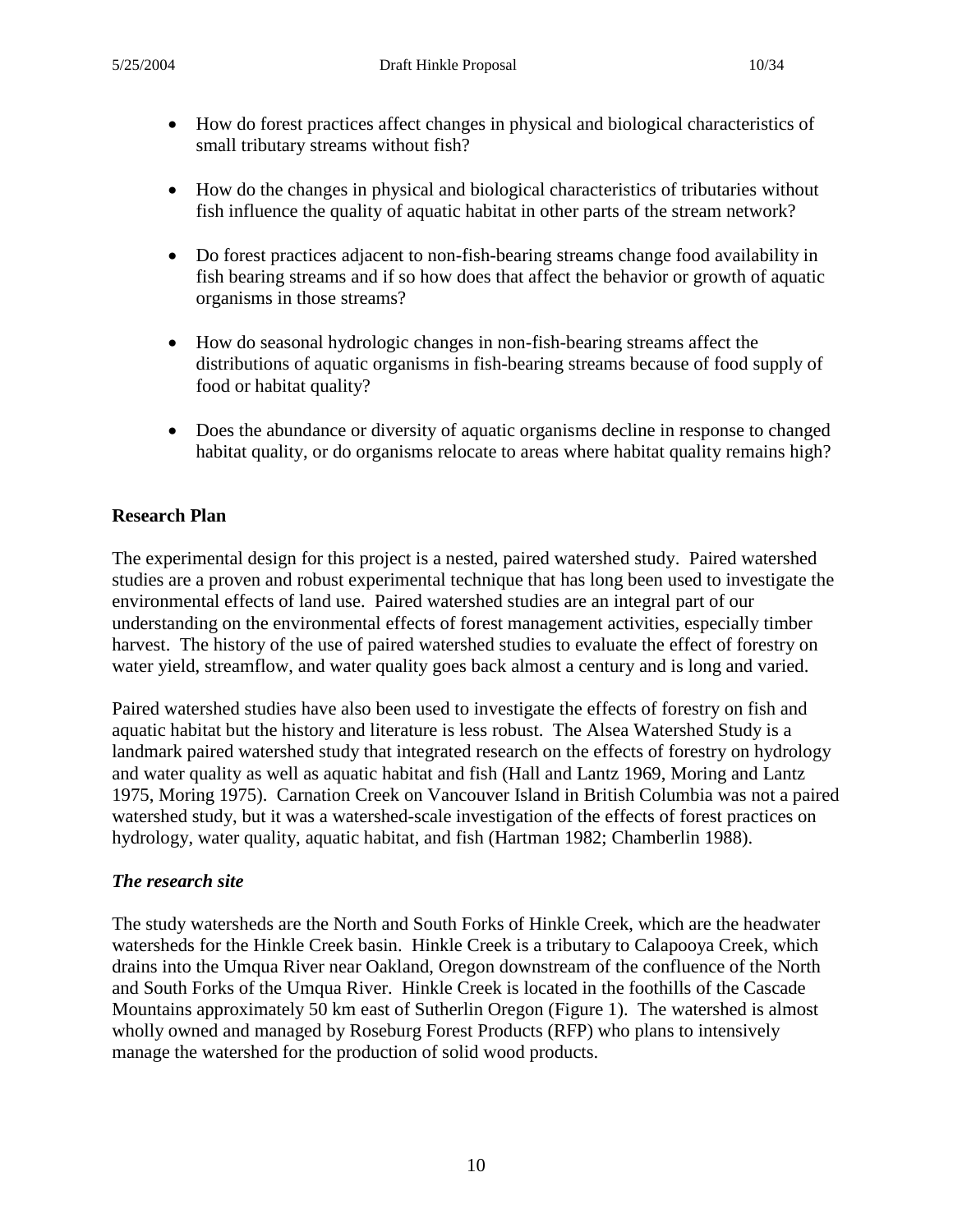The geology of the watersheds is basalt from the Siletz volcanics formation. The soils are Typic Palehumults or Typic Haplohumults that are deep and well drained and have loamy textures ranging from extremely gravelly loams to silty clay loams. The forest is predominately Douglasfir with some western hemlock. The understory is composed of swordfern, rhododendron, vine maple, salal, Oregongrape, and red huckleberry. Mean annual precipitation ranges from 1,400 mm at the mouth of the watershed up to 1,900 mm at the higher elevation.

Hinkle Creek was chosen as the site of this study for a number of reasons. 1) First and foremost, because the landowner allowed it to take place on their land and even encouraged the project to occur. 2) The watershed is representative of the type of commercial forest land that will be managed intensively by the timber industry into the foreseeable future. The forest consists of a harvest-regenerated stand of small, uniformed size trees, primarily Douglas-fir, and the watershed has an existing road system in place. 3) Active manipulation of the forest stand will take place. Roseburg Forest Products has a harvest plan prepared for the watershed that spans the life of the project and the harvesting will be carried out using accepted, contemporary, stateof-the-art harvesting methods. For the harvest plan and the timber harvesting, RFP will meet or exceed all current and expected forest practice rules. 4) The harvest units will be aggressively and intensively managed. RFP will treat competing vegetation in the harvested areas using herbicides applied, primarily, by air and will reforest the harvested areas by hand-planting high quality growing stock. If the project lasts long enough, stand density will, undoubtedly, be managed by precommercial thinning.

Finally, 5) There is considerable and growing physical infrastructure in place and a critical mass of data has been collected. The physical infrastructure includes: fish traps on the North and South Forks at the confluence, discharge measurement by the USGS at the North and South Forks at the confluence, approximately 1,000 coastal cutthroat trout have been tagged with PIT (passive integrated transponder) tags, 13 permanent antenna to monitor the movement of the tagged fish, six Montana flumes to measure discharge at small, non-fish-bearing, headwater streams, eight TTS (turbidity threshold system) stations to measure suspended sediment, 27 temperature sensors, two raingages, and a micrometeorological tower. Three summers of stream temperature data, three summers of fish abundance data, two years of fish movement data, and one winter of discharge and suspended sediment data have been collected to date.

Thus, Hinkle Creek is a place that is representative of private, industrial forest land that will be intensively managed in the coming decade. The combination of a growing physical infrastructure, the guarantee of active manipulation, and the willingness of the landowner to participate have combined to make Hinkle Creek an excellent place to install this type of research project.

## *Research Approach*

The experimental design for Hinkle Creek project is a nested, paired watershed study and the paired watershed component of the project will be installed at two spatial scales. The North and South Forks of Hinkle Creek are the study watersheds at the large spatial scale. They are fourthorder watersheds that have areas of 873 and 1,060 hectares, respectively. The North Fork is the control watershed and the South Fork is the treatment watershed. Six small, headwater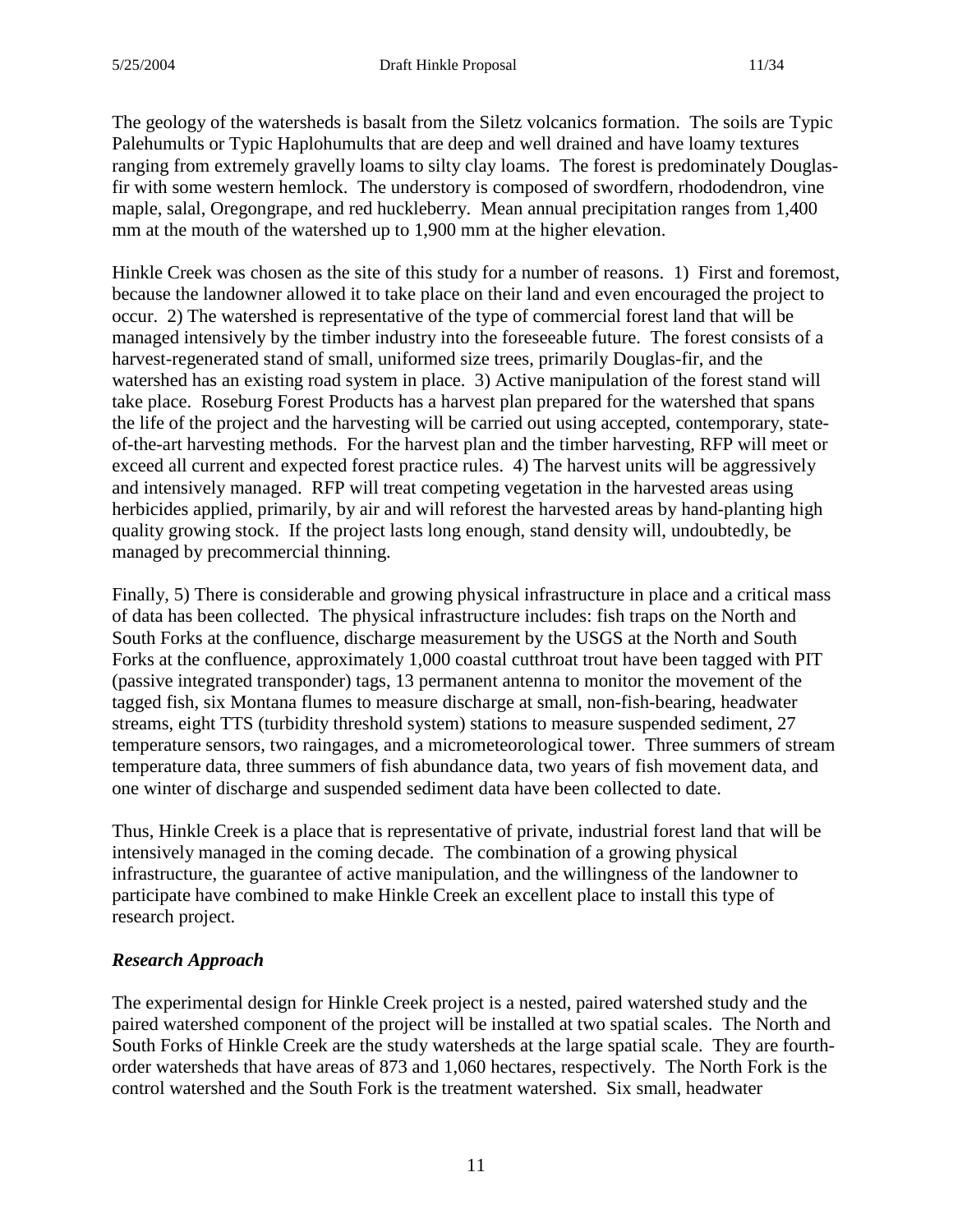watersheds were selected as the study watersheds at the small spatial scale. The streams at the mouths of these small study watersheds are all perennial, non-fish-bearing streams. The watersheds range in size from 35 to 147 hectares and include a large first-order watershed, four second-order watersheds, and a small third-order watershed. Four of these watersheds, the four in the South Fork of Hinkle Creek, will be treated and the remaining two watersheds in the North Fork will be control watersheds.

In addition to multiple spatial scales, the project is an integrated study that will investigate multiple, response variables. Two response variables are being measured at only the scale of the fourth-order watersheds and they are anadromous salmonids and coastal cutthroat trout. While winter steelhead are the anadromous salmonid with the highest likelihood of making it to the study watersheds, none of these fish have been observed in the North or South Forks of Hinkle Creek to date. Coastal cutthroat trout are present in the main stems of the North and South Fork and up most of the major tributaries. The extent of fish is shown on the map in Figure 2.

The most common amphibian in Hinkle Creek is the Pacific giant salamander. They are found throughout the drainage from the confluence of the North and South Forks up into the headwaters well beyond the end of fish. Pacific giant salamanders can be a predator to invertebrates and fish and may also be prey to both groups (Parker 1993, 1994). They use aquatic and terrestrial habitats that multiply the potential impacts of timber harvest. Thus, other than fish, all the response variables will be measured throughout both watersheds at all spatial scales. In addition to the salamanders, these response variables include aquatic invertebrates, discharge, suspended sediment, stream temperature, and water chemistry. As additional watersheds are included in the WRC, other stream amphibians will be included.

In the Hinkle Creek Paired Watershed Study, the treatments will be the application of contemporary intensive forest management activities. These activities include timber harvest and the subsequent activities needed to culture the next crop, which include reforestation, site preparation, and control of competing vegetation. Control of stand density through precommercial thinning may be included if the project lasts long enough but that activity is not foreseen during the planned life of the project at this time.

Two entries to harvest timber are planned for the South Fork of Hinkle Creek during the life of the project, one entry is planned for the summer of 2005 and the second entry is planned for the summer of 2007. There are four harvest units planned for the first entry and they are all located upstream of the fish/no fish barriers. Thus, harvest in the initial entry will take place adjacent to small, non-fish-bearing, headwater streams only. Four harvest units are also planned for the 2007 entry and all four of these harvest units will be located adjacent to fish-bearing streams either the main stem or the tributaries. The size and location of the harvest units are the result of RFP's regular harvest planning process. Constraints on the harvest units and their location are a part of the forest practice rules and include size limitations, buffer restrictions between harvest units, and green up constraints. Consideration was given to applying artificial restrictions to reduce the variability in treatment sizes or effects on streams, but these considerations were eventually discarded. Thus, the measured response will be a response to the true application of contemporary forest practice rules, which includes some rudimentary considerations for planning at a watershed or landscape scale. A map showing the two harvest entries is shown in Figure 4.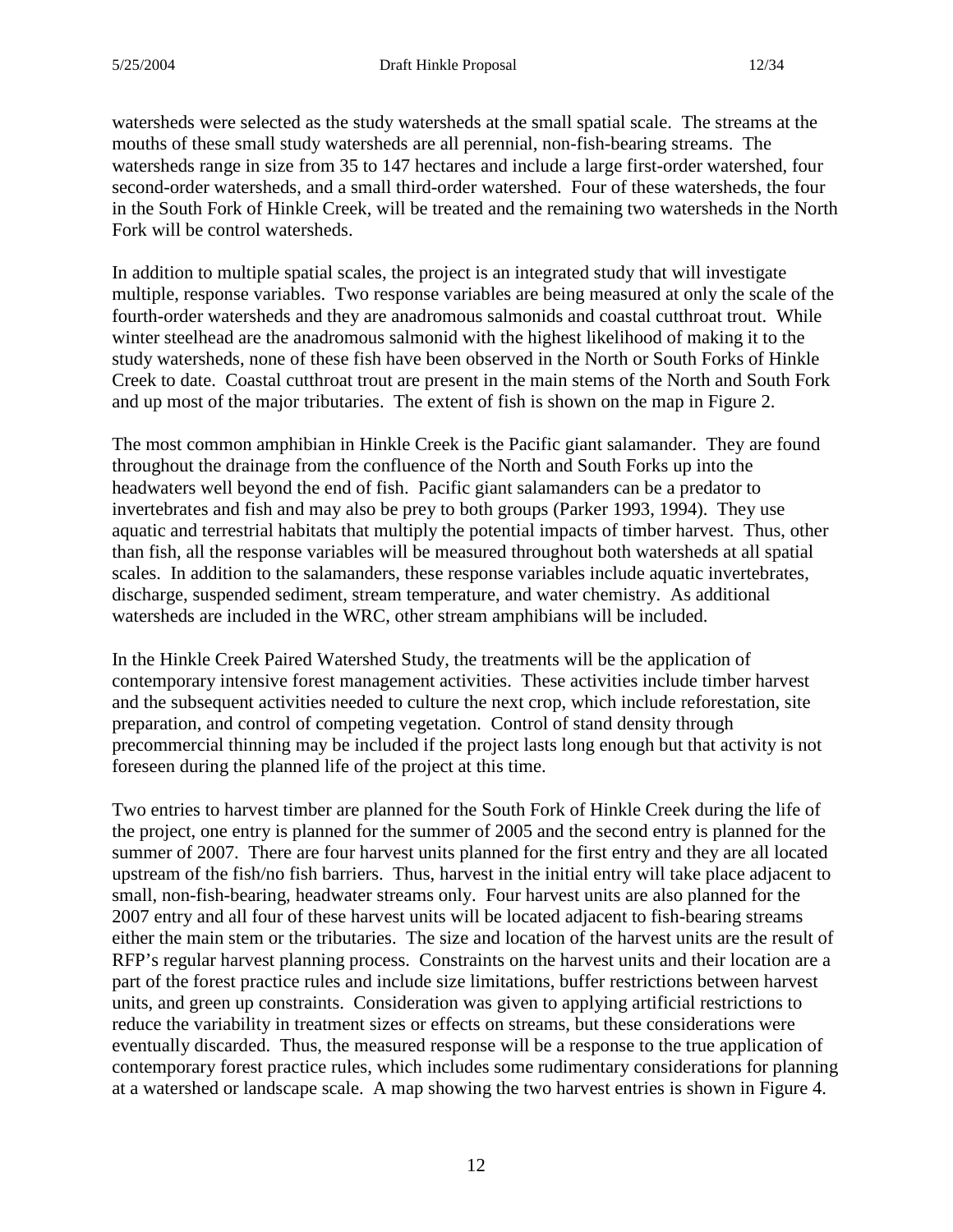Discharge, suspended sediment, stream chemistry, and temperature data will be collected at the flume locations at each of the small, non-fish-bearing study watersheds and at the North and South Forks of Hinkle Creek at the confluence. Stream temperature will also be collected at numerous locations throughout both watersheds (see map, Figure 3). A number of response variables that will include, but are not limited to, storm peak flows, storm volumes, storm sediment yield, and maximum stream temperature will be calculated from the raw data. Calibration relationships between control and treatment watersheds will be developed for the time period before treatment begins. Calibration relationships will be standard linear models where the value of response variables in the treatment watersheds will be predicted as a function of values in the control watersheds. After treatment, a treatment affect will be determined by comparing the value of actual response variables with the value of predicted response variables using the calibration equations and values of the response variables from the control watersheds. Those response variables that include streamflow, sediment yield, and stream temperature, will be dependent variables for the analysis of the effects of forestry on physical parameters however, they will become independent variable for the analysis of the effects of forestry on the aquatic biota. Downstream propagation of stream temperature will be evaluated using energy and water budgets. Downstream propagation of sediment effects will be evaluated using a sediment budget.

The cumulative effects of forest management activities on aquatic biota will be evaluated using a systems approach that combines watershed-scale and in-stream physical and biological variables, with the distribution and abundance of fish and aquatic invertebrates. Within-basin variation in physiography, climate, and land management will be assessed by examining the entire stream system at multiple levels in a spatial hierarchy (e.g. network, stream, segment, reach, and channel unit). The distribution, movement, and growth of coastal cutthroat trout *(Oncorhynchus clarki clarki)* and anadromous steelhead *(Oncorhynchus mykiss)* will be measured through markrecapture and tracking studies. These two fish species have very different life histories and habitat requirements and may be affected in different ways by forest management (e.g., coastal cutthroat trout in Hinkle Creek may be nonmigratory, potamodromous, anadromous, or amphidromous, but all steelhead are anadromous).

The abundance and movements of instream aquatic biota will be estimated using varied approaches. Fish and amphibian abundance in both watersheds will be estimated by electrofishing both basins annually. Changes in distribution of fish will be evaluated by monitoring fish implanted with passive integrated transponder (PIT) tags at stationary sites and mobile tracking units (Figure 2). Instream invertebrates will be sampled by capturing instream, emerging, and terrestrial invertebrates (litter inputs) that are indicators of riparian and aquatic habitat quality and are critical components of the diet of fish. The importance of aquatic and terrestrial invertebrates and amphibians to the diet of fish prior to timber harvest will be compared in headwater streams, where there are no fish, and downstream sites with only coastal cutthroat trout. The cumulative importance of these dynamics will be assessed before and after timber harvest.

Estimates of the abundance of fish and amphibians, by age class, and physical characteristics of aquatic habitat will be used to characterize habitat condition. To detect changes in fish and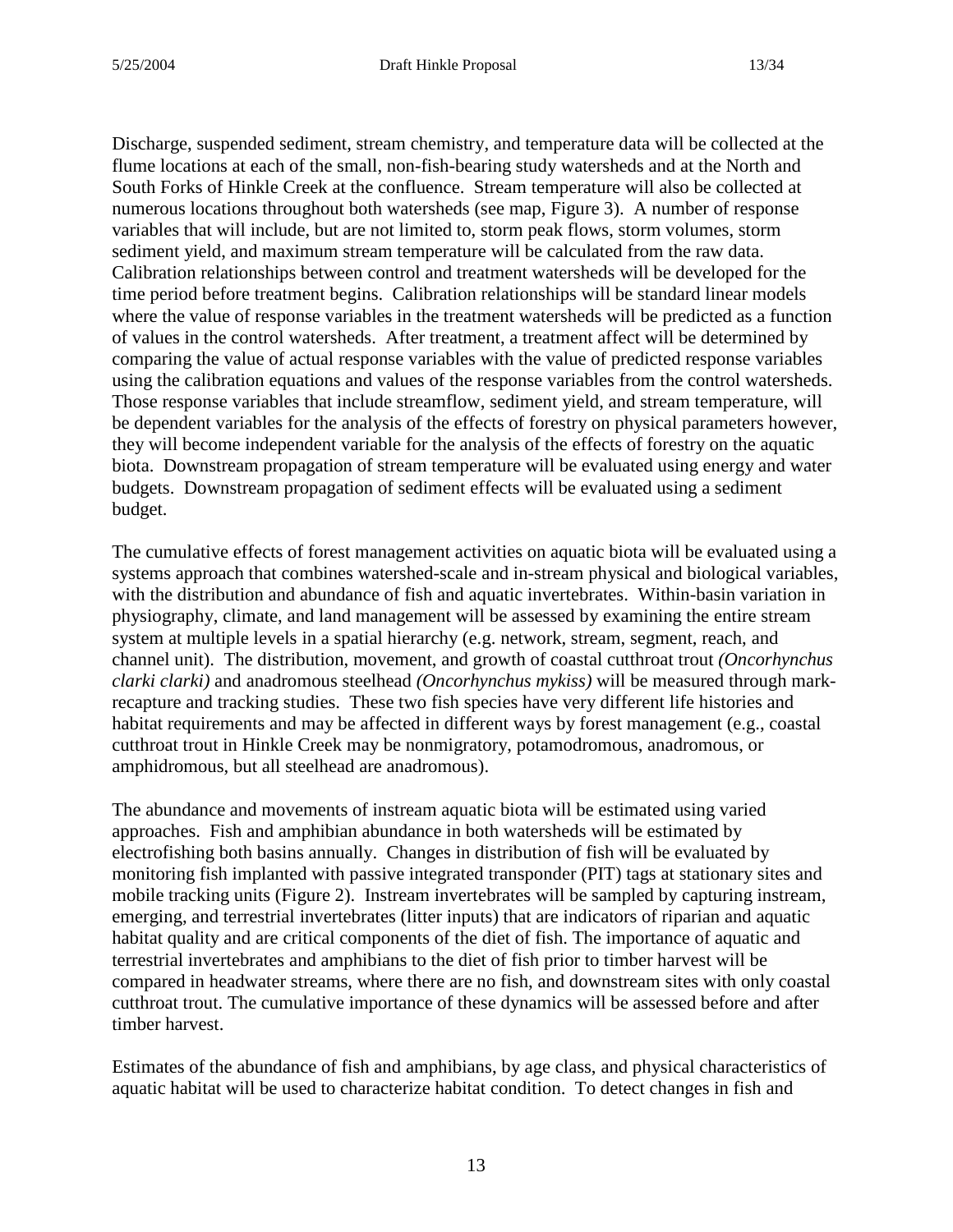amphibian distribution associated with forest management activities in the watershed, relationships between fish and amphibians and their habitat will be examined at the spatial scales of geomorphic reach, stream segment, and watershed. The distribution and movement patterns of fish and amphibians (e.g., timing, direction, and distance) at fine spatial scales will be compared with substrate composition, water temperature, food availability, and geomorphic structure at the scale of stream reaches. PIT tag technology will be used to examine seasonal and annual changes in fish/habitat relationships at multiple spatial scales. Pacific giant salamanders tend to be more site philopatric so their movements will not be examined directly but rather reach-specific abundance and condition will be the focus using the electroshocking data.

Continued sampling of fish, amphibians, and aquatic invertebrates provides the opportunity to incorporate natural variation in the project analysis. Beginning with the fish census during the summers of 2001 and 2002, the terrestrial and aquatic habitat conditions for coastal cutthroat trout demographics can be evaluated for four years prior to timber harvest and four years following harvest. Post-harvest analysis of amphibians, aquatic macroinvertebrates and steelhead will also encompass a 4-year period, but pre-harvest sampling will be limited to 3 years for macroinvertebrates (beginning in 2002) and 2 years for steelhead and amphibians.

Analyses of aquatic biota data will be conducted hierarchically at three spatial scales. Initial analysis will be conducted at the watershed scale with the goal of identifying the spatial scale within each study watershed (North Fork and South Fork subbasins) that provides the most information about the distribution of aquatic biota prior to timber harvest. Baseline information on pretreatment habitat conditions and spatial patterns of aquatic biota will provide a basis for comparison as the study progresses. Preliminary data analysis will focus on univariate data, but ultimately the focus will be on multivariate relationships among fish species, amphibians, invertebrates and habitat variables at habitat-unit, reach, and segment scales (McCune and Grace 2002). A variety of parametric and nonparametric methods will be used to differentiate among habitat classes within hierarchical groups. Relative fish abundance and physical characteristics of instream habitat will be used to determine the usefulness of these relationships to evaluate differences in habitat preference between harvested and unharvested portions of the Hinkle Creek watershed. Relationships between fish, amphibians, invertebrates and habitat will be extended to stream segment and watershed scales in an effort to relate fish habitat to management activities. Logistic regression and nonparametric techniques will be used in an effort to define aquatic biota and habitat relationships at the various spatial scales (Hosmer and Lemeshow 1989; Trexler and Travis 1993). Multivariate, repeated-measures analysis of variance will be used to test for differences in response variables among watersheds and over time.

The second level of analysis will explore watersheds in individual watershed classes (as defined in the initial stream classification). Principal components analysis (PCA) will identify watershed-scale characteristics most useful to discriminate factors that affect fish distribution (e.g., physical watershed characteristics, instream habitat characteristics, invertebrate distribution and influences of land management). Correlation matrices of physical variables will be used to reduce effects of scaling and unequal variances among variables. After preliminary analysis, variables that display low component loadings will be eliminated, and the remaining variables will be reanalyzed using varimax rotation (Tabachnick and Fidell 1989). This analytical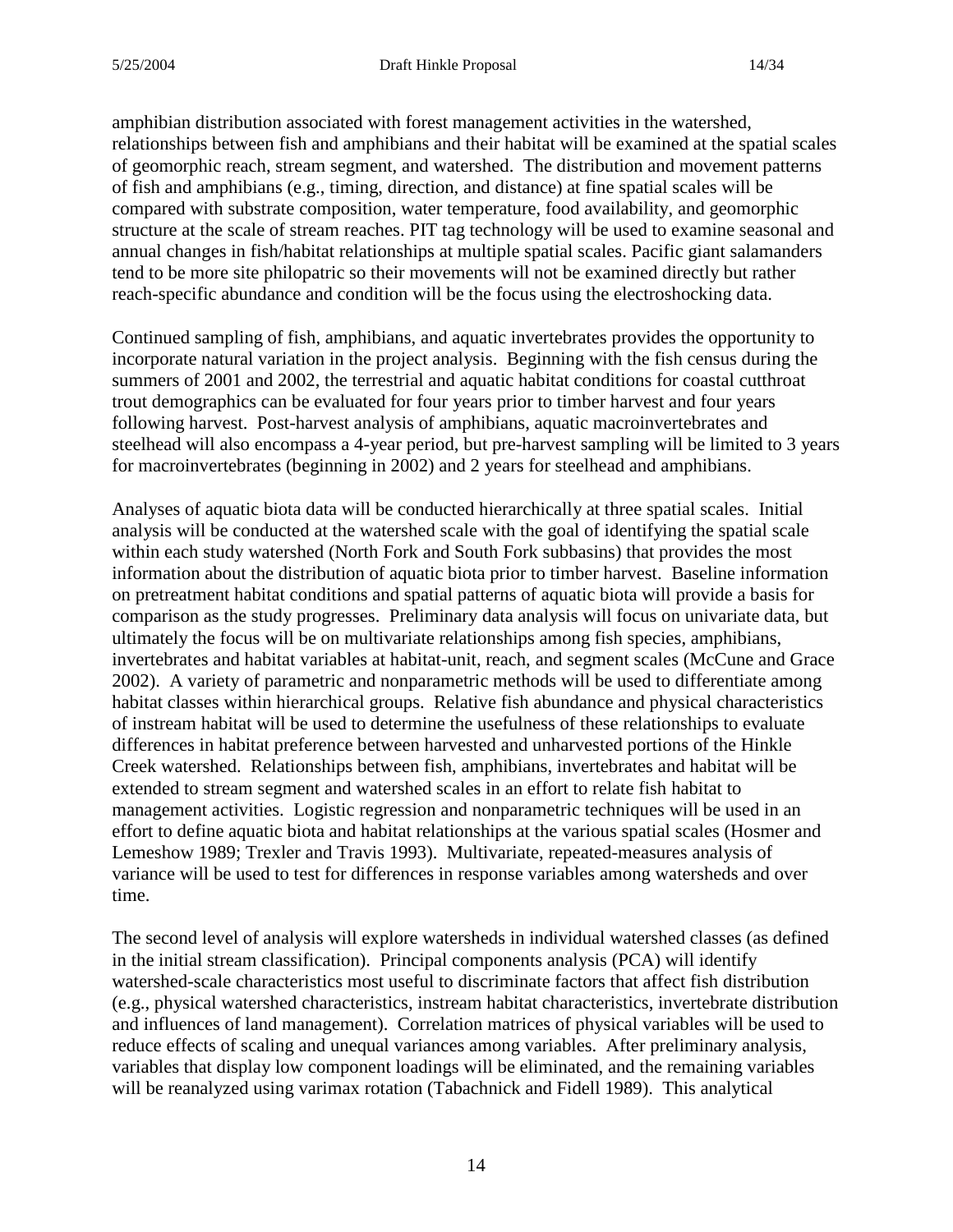procedure will be repeated for variables that can be used to describe fish populations (e.g., age structure, growth, and abundance). Relationships between watershed variables and fauna distribution and abundance will be investigated further with ecological response surface analysis (Bartlein et al 1986). Predictor variables will be selected from the set of watershed variables that displays the highest component loadings for each of the first three components of the PCA (Gresswell et al 1997). Specific predictor variables will be chosen on the basis of relative component loading, ease of measurement, and accuracy and precision of variable measurement.

A third level of analysis will differentiate patterns of fish, amphibians, and invertebrate abundance in treatment and control watersheds. Stream segment, stream reach, and channel-unit classes will be analyzed as discrete entities and ANOVA will be used to identify statistical differences in fish or invertebrate distribution and abundance that may exist among strata and between the two study watersheds in preliminary comparisons. Subsequent comparisons will apply repeated measures ANOVA to identify statistically significant temporal trends in fish abundance (Ramsey and Schafer 1997).

Geographic analysis of fish movement and spatial patterns in fish distribution will focus on the identification of geomorphically distinct peaks in fish distribution (Angermeier et al 2002). Spatial overlays of fish distribution and stream habitat data on three-dimensional maps generated from digital elevation models will facilitate analysis of patterns of fish abundance and channel morphology in a landscape context. Channel gradient profiles will be developed for comparison with field measurements at the channel-unit scale. Landscape metrics (e.g., valley form, aspect, slope, and upslope disturbance potential) and channel gradient profiles will be used as spatially explicit explanatory variables in statistical models of habitat relationships for fish and amphibians. Spatial explicit maps of geology, soils, forest stand characteristics, road density, and landslide potential will be entered into the GIS and will be used to investigate the relationship between management activities and fish distribution. Additional analysis of spatial heterogeneity and the dominant scales of variation in fish and amphibian distribution will be conducted with geostatistics to identify how timber harvest may affect the spatial structure, or "patchiness", of fish distribution in the stream network (Rossi et al 1992).

## *Sampling methods*

*Hydrology* – To quantify the effects of timber harvest and subsequent silvicultural activities on the hydrology of the managed watersheds, streamflow will be measured on six, headwater streams and two 4<sup>th</sup>-order streams. Streamflow at the confluence of the North and South forks of Hinkle Creek, the two 4<sup>th</sup>-order streams, is measured by the United States Geological Survey (USGS). The USGS has installed instrumentation that measures and records stream water level or 'stage' at the mouth of both streams. Values of stage are recorded using data-loggers that are housed on-site in instrument shelters and they are also broadcast to the USGS offices in Medford where they are displayed in real time on the USGS website [\(http://or.waterdata.usgs.gov/nwis\)](http://or.waterdata.usgs.gov/nwis). The USGS is also responsible for creating and maintaining the stage/discharge rating curve for the stream gauging stations. Throughout the year at a variety and range of streamflows, the discharge in the North and South Forks of Hinkle Creek is physically measured and these values are correlated with the value of stage at the time the discharge measurement was taken. In this manner, values of stage can be converted to discharge. This conversion also occurs in real time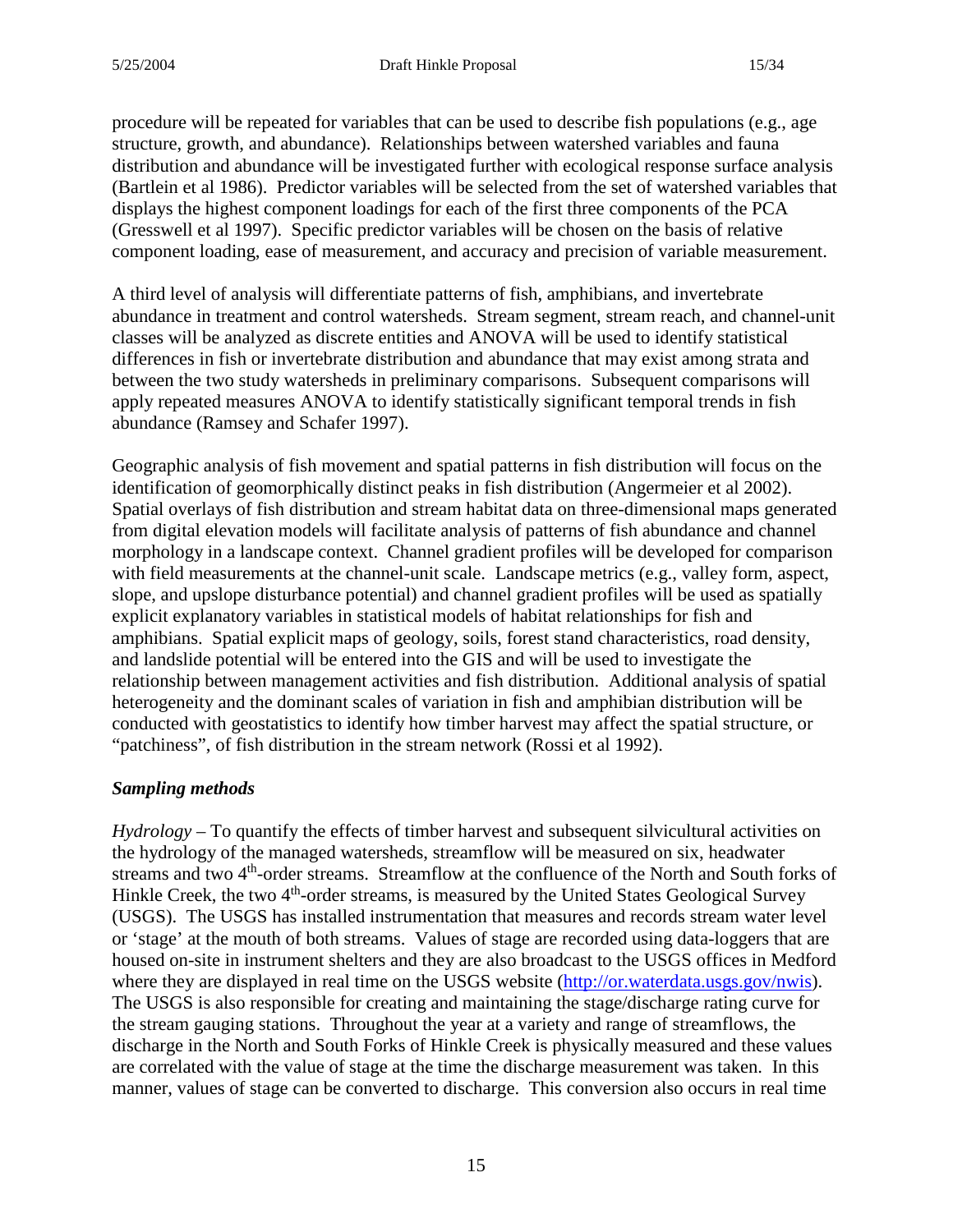and the current discharge at both streams is shown on the web page along with the value of stage. The USGS is responsible for collecting and maintaining the water level data base as well as creating and maintaining an appropriate stage vs. discharge rating curve. The raw data for stage, the stage/discharge rating curves, the data used to create the curves, and the discharge data are all available from the USGS.

Streamflow is measured at the six, small, headwater streams using Montana flumes. Montana flumes are the upstream half of Parshall flumes and are used in situations when flooding of the outlet of the flume is not likely to occur. Flumes are valuable in this type of work because they readily pass sediment and organic debris so regular maintenance of the structure is not needed and they are pre-calibrated structures. Because they are pre-calibrated structures there is no need to develop stage/discharge rating curves and once stage in the structure is known, discharge can be calculated using a pre-determined relationship. Water level is measured in the Montana flumes using a pressure transducer and the water level data is stored in a data logger located onsite in an instrument shelter.

Streamflow is also measured at nine locations along the main stem of both forks. Water level is measured and recorded using capacitance rods equipped with data loggers. The capacitance rods are installed in conjunction with the main PIT tag antennas or 'gate readers' in the fish-bearing main stems of the streams. Individual stage/discharge rating curves have been developed for each capacitance rod/gate reader location. The location of the capacitance rods is shown in Figure 3.

Precipitation, solar radiation, air temperature, relative humidity, and wind speed are measured and recorded at micrometeorological tower located at the approximate geographic centroid of the watersheds. Precipitation intensity is also measured at a rain gauge near the Roseburg Forest Products (RFP) boundary (not shown on map).

*Water Quality* – One of the primary water quality parameters of concern is suspended sediment discharge. Suspended sediment is measured using the Turbidity Threshold System (TTS) developed by the Redwood Sciences Laboratory of the Pacific Southwest Forest and Range Experiment Station (USFS Redwood Sciences Lab 2004). Suspended sediment is being measured at the six Montana flumes on the small, headwater watersheds and at the mouths of the North and South Forks of Hinkle Creek. It is measured by first measuring and recording a continuous record of turbidity using a turbidimeter that is suspended into the middle of the stream using a boom. Values of turbidity are stored in the data logger in the instrument shed. An intake to an ISCO water sampler is also connected to the boom and suspended in the stream. Water samples are taken by the ISCO and stored for later analysis of suspended sediment concentration. Water samples are taken at a time determined by a software program in the data logger that uses threshold values of discharge and turbidity to determine when to trigger the ISCO to take a water sample. There is also a probabilistic component to the timing of water sample collection thus the water samples are collected randomly. Suspended sediment concentration is correlated with the in-stream turbidity value when the water sample was collected to establish a suspended sediment/turbidity relationship. With this relationship, the continuous record of turbidity can be used to generate a continuous record of suspended sediment concentration. Suspended sediment/turbidity relationships are established on a storm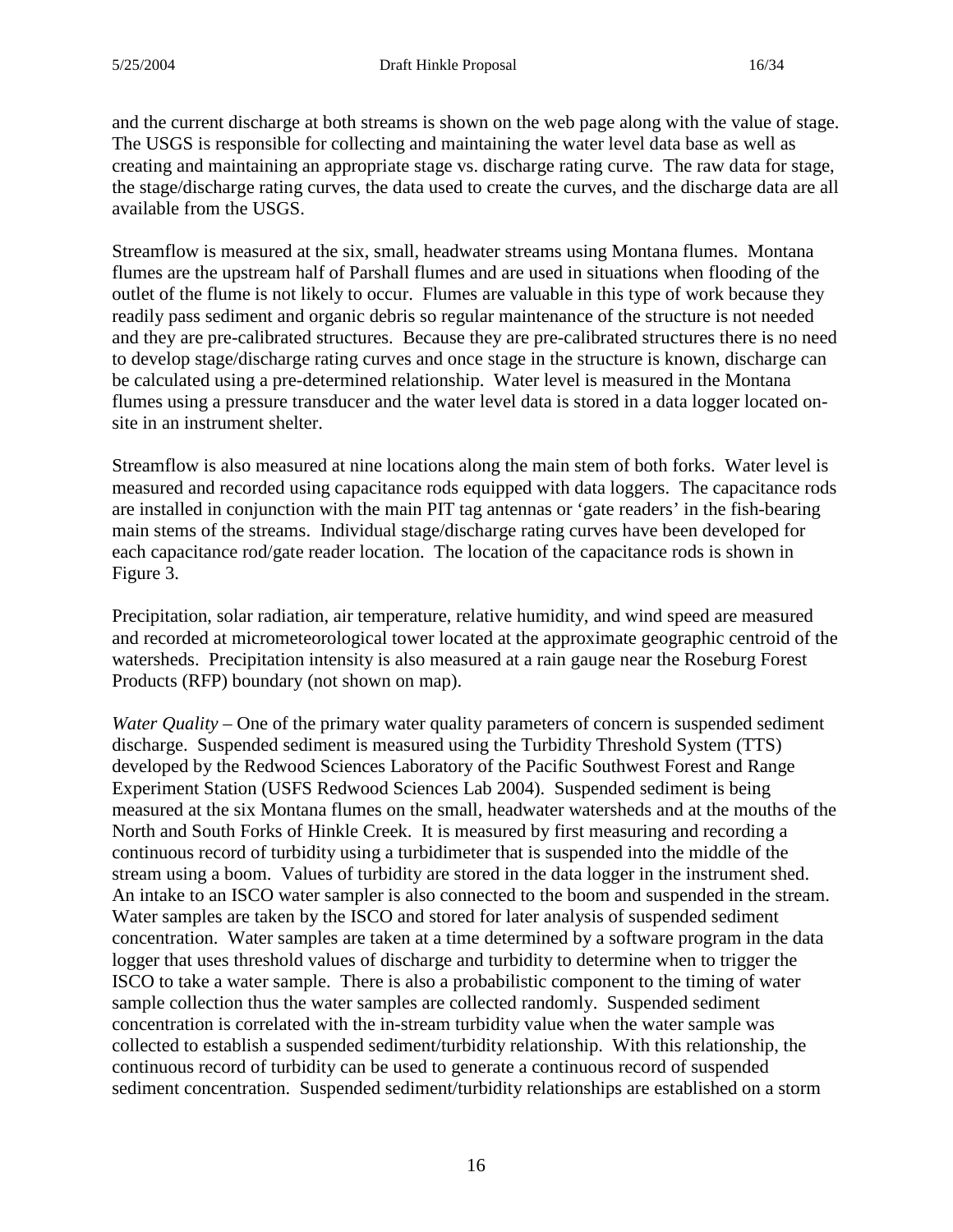by storm basis to minimize the variability in the relationship and optimize its validity. Water samples are taken during every storm and suspended sediment/turbidity relationships are constantly updated.

*Stream temperature* – A continuous record of stream temperature is collected at a minimum of 27 locations currently. The temperature is measured using commercially available thermistors with data loggers. Currently, VEMCO's are being used but other brands are available and the technology is constantly being upgraded, thus almost certainly other brands will be used before the end of the project. The thermistors are located in the streams in the spring, most often during May, and retrieved in the fall during late September and October. The sampling frequency is set for 45 minutes. The thermistors are visited regularly during the summer to insure they are functioning and they are accurate. The locations of the thermistors are shown in Figure 3.

*Stream Chemistry –*Water samples will be collected monthly at the eight locations where stream discharge is measured, which includes the six headwater streams and the main stems at the confluence of the North and South Forks of Hinkle Creek. Grab samples will be obtained using the protocol described by the Environmental Protection Agency for water sampling. Other sampling locations may be added as the results from the different streams become available. The location of the sample collection will be the same every time and correspond to the gauging stations in the streams. The samples will be collected in a one liter nalgene bottle that is acid washed, allowed to dry, and capped. The sample bottle will be rinsed three times with stream water before the sample is collected. Samples will be placed in a cooler with ice for transportation to Corvallis. Four samples will be taken per site.

The samples will be iced and placed in coolers and transported immediately to the Cooperative Chemical Analytical Laboratory at Oregon State University for analysis. They will be stored in the dark at 4˚C. Analysis will include total nitrogen (N) and phosphorus (P), base cations (Ca, K, Mg, Na), dissolved inorganic carbon (DIC), dissolved organic N (DIN), and pH.

*Soil Nutrients –*Soil samples will be collected in riparian zones and upslope areas corresponding with the various watersheds. Soil cores will be collected at sites selected using stratified random sampling. Representative soil pits will be dug for soil descriptions and parent materials. Samples will be placed in plastic bags and sealed. The sealed bags of soil will be transported to Corvallis and bulk density, porosity, moisture content, and hydraulic conductivity will be determined. The samples will then be sent to the Central Analytical Chemical Laboratory at Oregon State University in the Crop and Soils Department for determination of soil carbon (C), nitrogen (N), phosphorus (P), sulfer (S), base cations (Ca, Mg, K, Na), and cation exchange capacity (CEC). The availability of N and P will also be measured.

*Instream Habitat Evaluation -* Hinkle Creek will be classified hierarchically into segments, geomorphic reaches, and channel units (e.g., pools and riffles). Stream segments will be defined as portions of a stream system that flow through a single bedrock type and are bound by tributary junctions or major waterfalls (Frissell et al. 1986). Prior to the initial survey of a basin, major stream segments will be identified in existing databases, topographic and geologic maps, aerial photographs, and by field reconnaissance. These stream segments will be used as the initial stratification for sampling. Stream gradient will be measured in the field (channel-unit scale)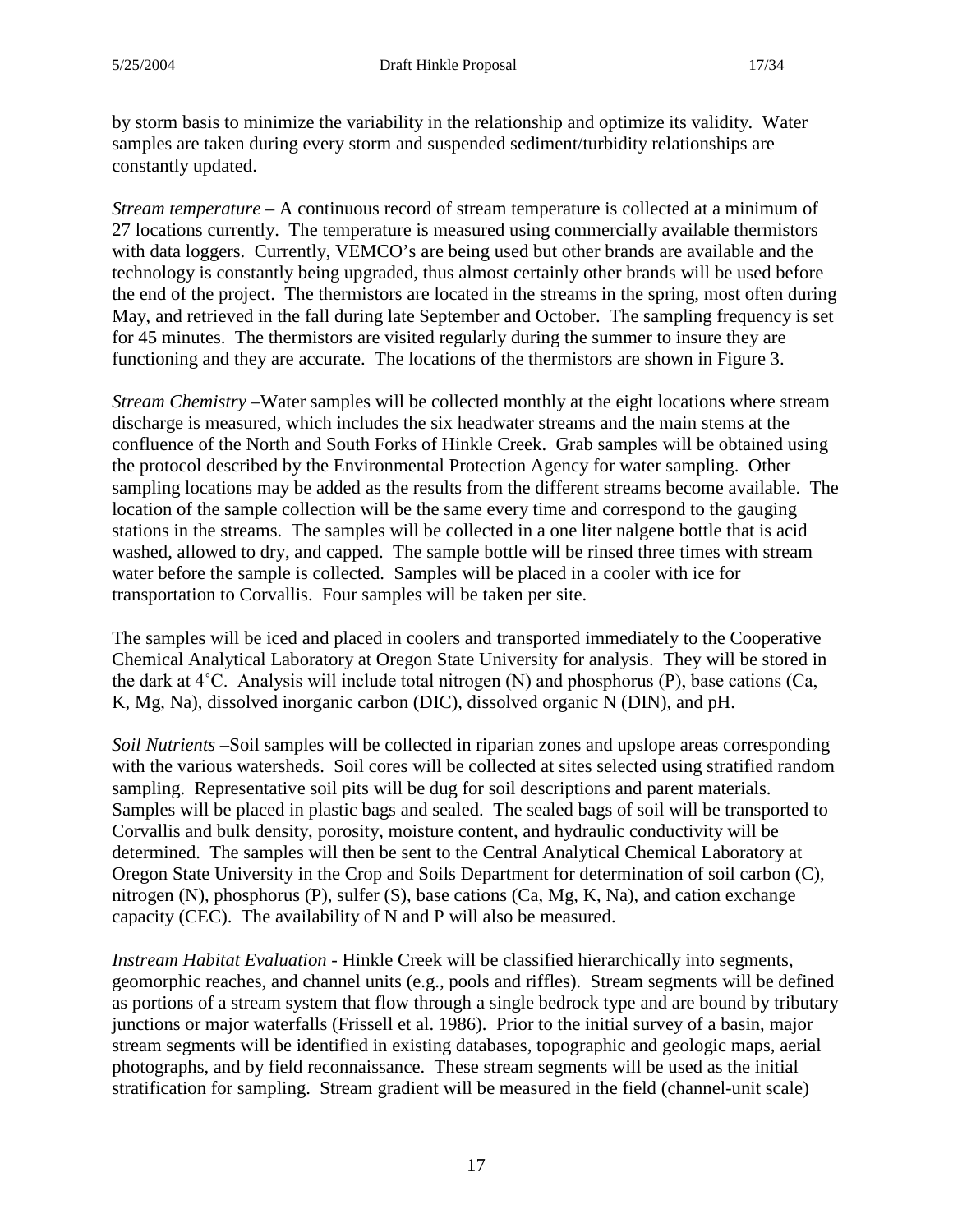with a clinometer and it will also be measured in a geographical information system (GIS) using 10-m digital elevation models (DEM). Channel slope, bedrock geology, valley sideslope, floodplain morphology, soil type, and vegetation will be determined for each stream segment and for the watershed.

Geomorphic reaches in each segment will be classified in the field using procedures developed by Montgomery and Buffington (1997). For each stream reach, the criteria of Bisson et al (1982) will be used to delineate pools, riffles, and cascades. Extensive inventories of instream habitat will be conducted in the fish-bearing portions of the North and South Forks of Hinkle Creek during summer low flow when fish movement is limited and carrying capacity is limited by stream temperature and flow. Physical habitat variables, including the length, maximum depth, and wetted width of channels, dominant and subdominant substrate, channel type, valley segment type, and woody debris loading will be estimated or measured for all sampled habitat units. Visual estimates of the length and width of channel units will be corrected for observer bias with a subset of verified field measurements. An acoustic hypsometer and a global positioning system (GPS) will be used to increase the spatial accuracy of stream habitat surveys.

To evaluate year to year variation in the quality and composition of aquatic habitat quality, the study streams will be surveyed annually for four years before and four years following timber harvest. These data in conjunction with discharge, sediment, and temperature data will provide the template for potential changes in abundance or distribution of aquatic biota prior to timber and after harvest has occurred.

*Aquatic biota distribution and movement -* The distribution and abundance of salmonids and Pacific giant salamanders will be estimated each year during August and September with singlepass electrofishing throughout the North and South Forks of Hinkle Creek. Electroshocking at fine spatial resolution will be conducted in 12 km of both streams to examine patchiness in the distribution of fish and salamanders. Single-pass electrofishing without blocknets will be used because it minimizes the stress of multiple-pass removal methods (Jones and Stockwell 1995). Relative abundance of salmonids and salamanders will be assessed in all pools and cascades, and presence/absence will be recorded for lamprey, sculpin, tailed frogs, and crayfish. The condition of a subset of salamanders will be assessed based on length and mass.

After collection, fish will be anesthetized in a solution of clove oil (Anderson et al 1997, Keene et al 1998). Salmonids will be identified to species, measured (fork length to  $\pm 1$  mm), and weighed  $(\pm 0.1 \text{ g})$ . Steelhead and cutthroat trout less than 80 mm will be unidentified trout. Scale samples will be collected from salmonids in each 10-mm length class between 80 and 200 mm for age and growth determination. Additional scales will be collected from 10 fish less than 80 mm and for 10 fish greater than 200 mm. Fish stomach contents be collected in sites where benthic invertebrates have been collected; 20 trout per site will be sampled. Using a lavage procedure, a fine stream of water will be squirted into the mouth of each fish and the contents of the stomach from each fish will be preserved in 75 per cent ethanol. The fish that die will be dissected, the otoliths will be colleted, and age will be determined from otoliths to compare with the age obtained from scale analysis.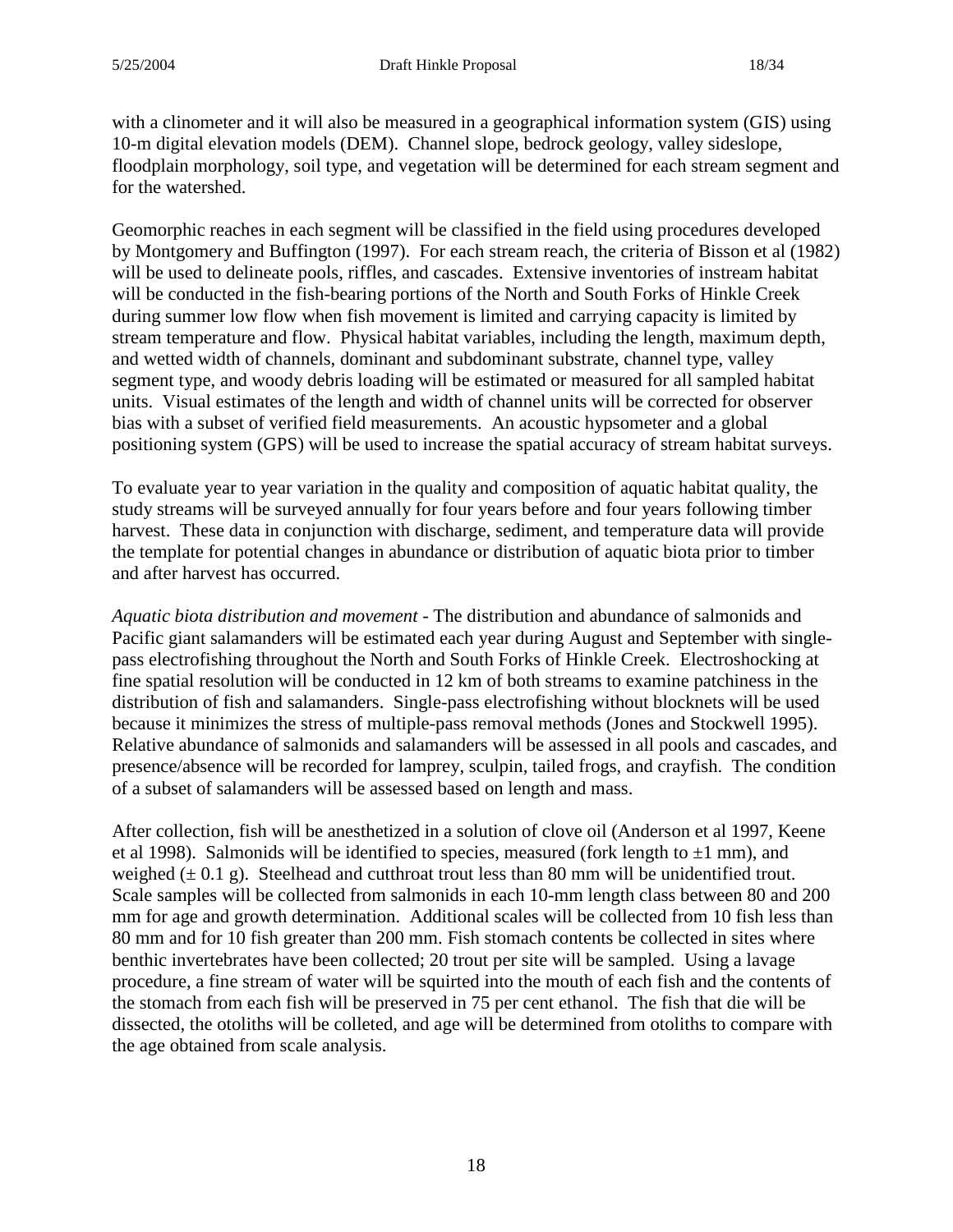PIT tags will be implanted in all coastal cutthroat trout and juvenile steelhead greater than100 mm fork length during the annual electrofishing surveys. Stationary (gate reader stations) and portable (mobile tracking units) remote tag-reading systems will monitor the movement of individual fish. A network of receiver antennas will be placed throughout the watershed (Figure 2) so that the movement of PIT-tagged fish can be monitored continuously. Mobile tracking units will be used to locate tagged individuals and obtain seasonal synoptic distribution data. Tagged fish that are recaptured during annual electrofishing surveys will be weighed and measured to assess growth rate and condition.

Aquatic macroinvertebrates will be sampled annually at 12 reaches in the North Fork and the South Fork during summer low flow in the first and second years. Study reaches will be paired where fish are present and absent so that aquatic invertebrate diversity and abundance can be compared among sites (Figure 2). Samples will be taken in summer, fall, winter, and spring in subsequent years. Additional sites will be added to assess longitudinal distributions along two tributaries, particularly downstream of harvest units. Six benthic samples/reach/season will be taken with Surber samplers (500 micron mesh); sampling sites within each study reach will be positioned randomly (Li et al 2001).

Availability of invertebrates for fish diet also requires sampling for other life stages and terrestrial sources of prey. Four emergent traps/study reach will be set for 1-2 weeks per season to collect emerging stream insects beginning in year three. Eight pan traps/study reach/season will be set for two 24-hr intervals to collect insects falling or flying into the stream. Leaf packs will be set out for 3-4 weeks to collect invertebrates attracted to decomposing leaves in the autumn. All invertebrates will be sieved, stored in 70 per cent ethanol, and identified under laboratory microscopes at OSU. The resolutions of identification will depend on the sampling source; benthic samples will be identified to genus level and organisms in the emergence samples will be identified to species where possible. Invertebrate input from litterfall will be identified to the family level.

*Geographic information system* – Patterns of distribution and movement of fishes over the multiple-year study period will be monitored using a GIS that is able to georeference and coregister the different spatial and temporal data types: (1) extensive habitat and fish distribution surveys, (2) fixed-station PIT-tag reader detections of fish movement, and (3) mobile tracking relocations of fish with PIT tags. Before fish and habitat data were collected, colored survey markers were attached to trees at approximately 15-m intervals along the entire length of the fish-bearing portions of the study streams. These markers serve as spatial reference points and all three types of data are registered to them to insure that field observations of fish and aquatic habitat are spatially compatible throughout the study. A subset of the survey markers will be georeferenced using a mapping-grade Trimble GPS. These benchmark locations will be used in the GIS to associate field observations with locations on a map. Separate data tables describing habitat characteristics, fish distribution, fixed-antenna detections, and mobile tracking relocations will all be linked in a spatial database through a common linear routing system that relates any given field observation to a distance from a colored survey marker anywhere in the stream network.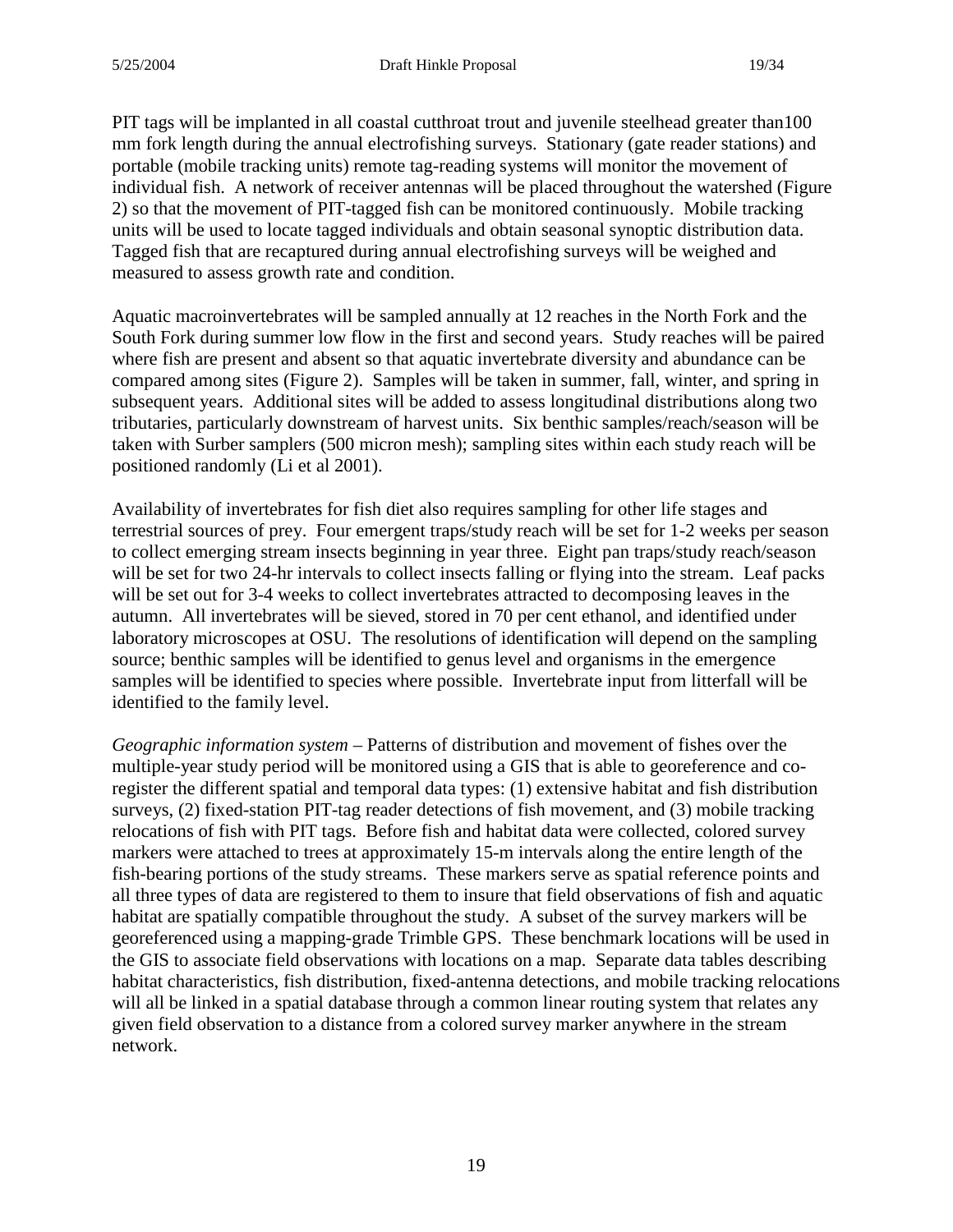Dynamic segmentation in Arc/Info GIS will be used to create maps of stream survey data in each watershed. Landmarks, such as bridge crossings, tributary junctions, and GPS coordinates collected in the field, will calibrate digital hydrography layers (USGS 1:24,000 topographic maps) to measurements of stream channel length (Jones et al 2001). Consecutively numbered habitat units and associated attributes, including habitat dimensions, wood, substrate, and fish numbers, will then be joined to the calibrated stream network in the GIS.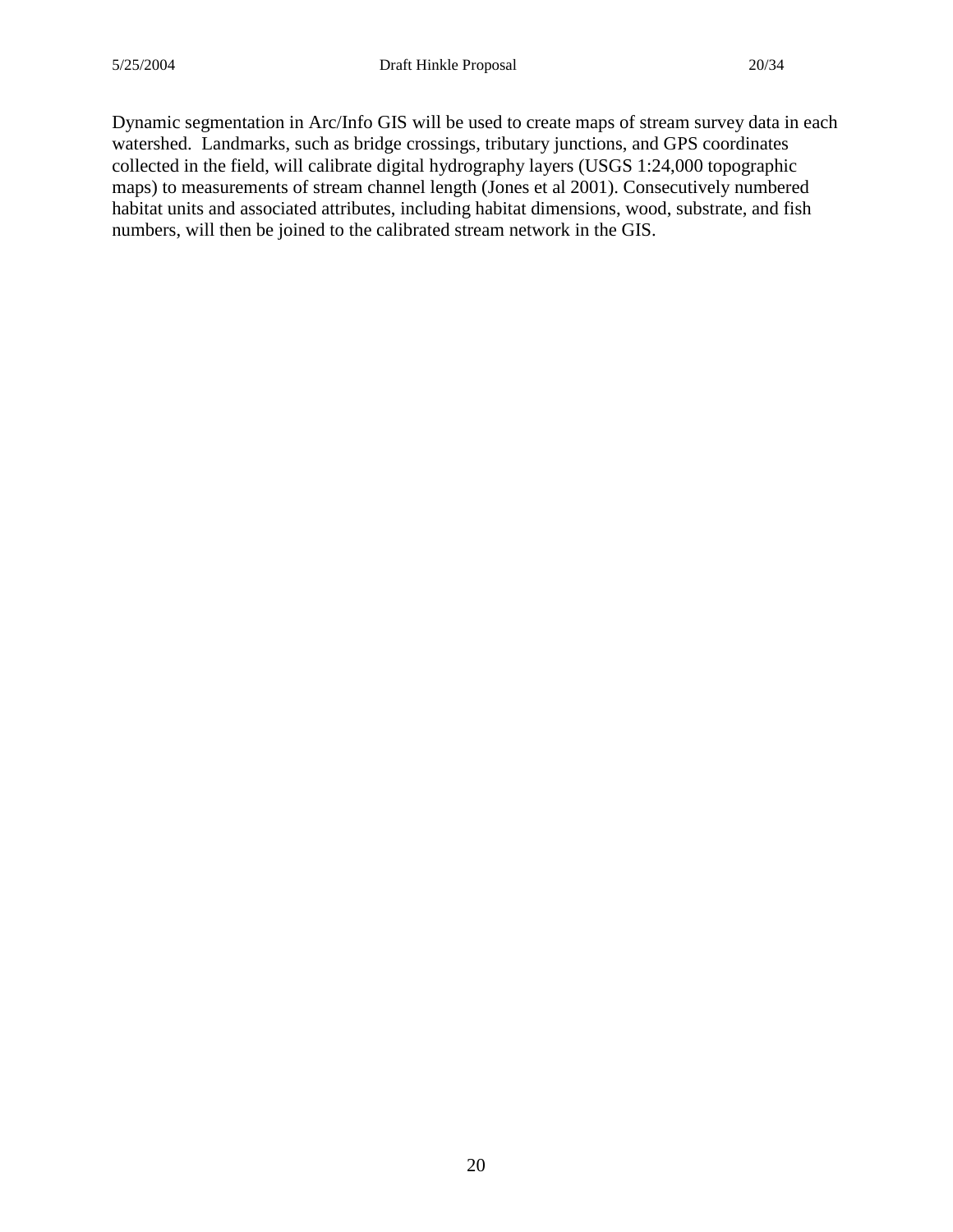## **Timeline**

## *Past Activities*

The Hinkle Creek Paired Watershed Project was informally initiated in late summer, August, 2001. The gentleman's agreement that we have with Roseburg Forest Products is that the project, in its current form, will last 10 years. This means that the life of the current project is, nominally, until August 2011.

During the summer of 2001, stream temperature data was collected and a census of the fish was carried out in the study watersheds. In the spring of 2002, a \$250,000 grant was awarded to the project by the Oregon Watershed Enhancement Board (OWEB), however it took over a year to get access to the funds. During the summer of 2002, stream temperature data was again collected and a census of the fish was again carried out, however this time PIT tags were implanted in approximately 600 fish. Fish traps were constructed at the confluence of the North and South Forks of Hinkle Creek. During the summer a research cooperative was chartered at OSU that gave the project an administrative home. The Watersheds Research Cooperative became reality in December 2002.

In 2003, with access to the OWEB grant the balance of the research activities could be initiated. Accomplishments included:

- Permanent PIT tag readers or 'gates' were installed throughout the study watersheds,
- Temperature data was collected,
- USGS initiated stream gauging at the North and South Forks of Hinkle Creek,
- A census of the fish was carried out and PIT tags were implanted in the ingrowth,
- Kermit Cromack received a grant from the Fish & Wildlife Managed Forest Program at OSU and started collecting stream chemistry data.
- Montana flumes were ordered and installed in the six, small, headwater streams,
- Turbidity Threshold System (TTS) hardware was ordered and installed at all eight stream gauging stations, and went on-line by the onset of winter rains.

## *Future Activities*

The first harvest entry is planned for summer 2005. Four units will be harvested all located above fish/no-fish barriers along perennial and intermittent non-fish-bearing streams.

A second harvest entry is planned for 2007. Four units will again be harvested and this time they will all be adjacent to perennial, fish-bearing streams either the main stem of the South Fork Hinkle Creek or its main tributaries.

There are units tentatively scheduled for harvest in 2009. The location of these units is interspersed with the 2005 harvest units in the headwaters above the flumes. No decisions or plans have been made regarding these harvest units or plans for the project at this time

Funding for the stream chemistry project under the direction of Dr. Kermit Cromack is scheduled to run out in FY '05. Plans are underway to get funding for a follow-up project on stream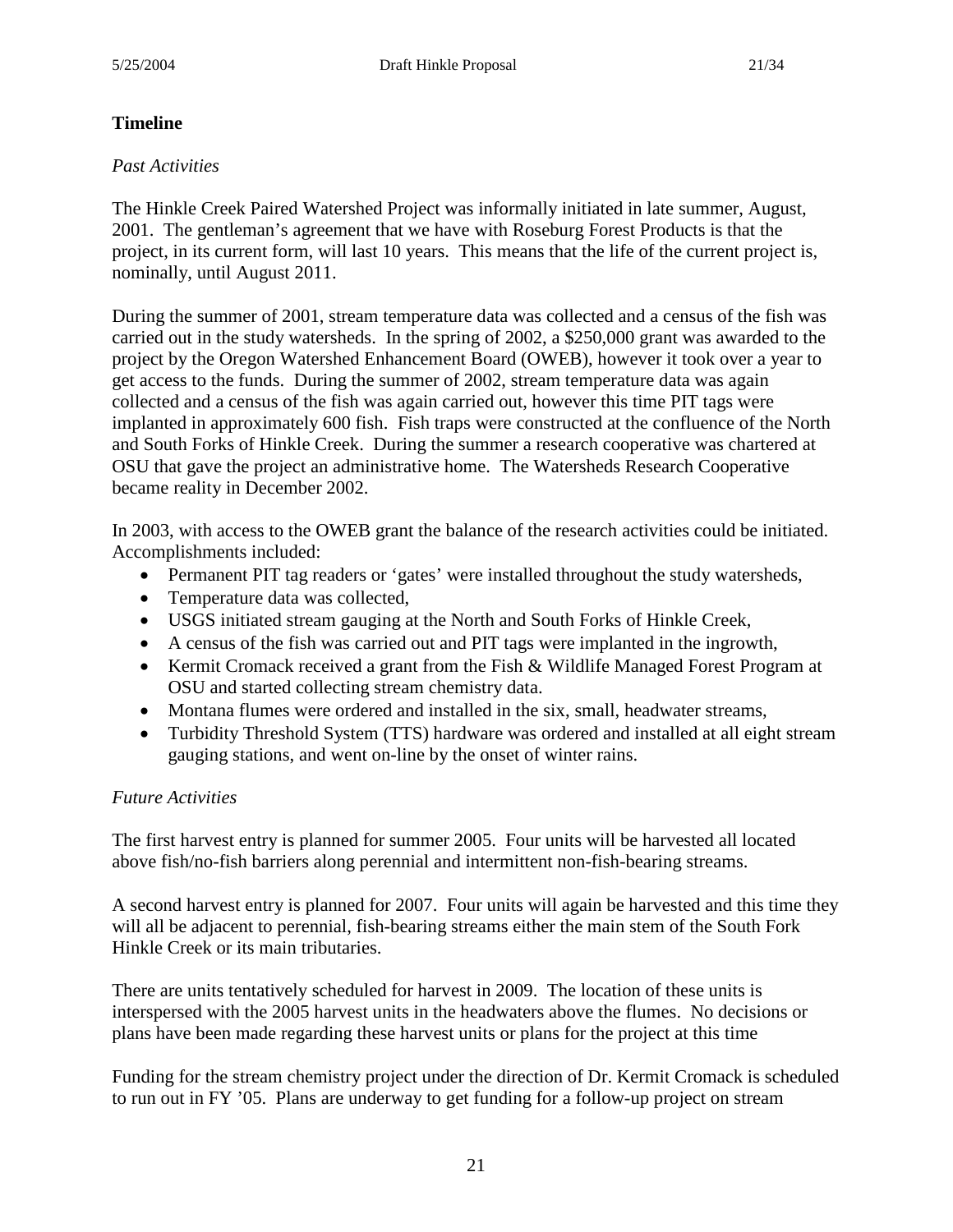chemistry that will continue Dr. Cromack's data collection into the post-harvest years. Funding for the amphibian portion of this project lead by John Hayes and Michael Adams is scheduled to run out in FY '09. All other programs are scheduled to continue until 2011. It is unlikely that the project will end abruptly in 2011. The end of the program will probably be extended in some manner. The manner of the extension will have to be negotiated and then the program curtailed in an orderly manner. Discussions regarding how this will take place have not commenced.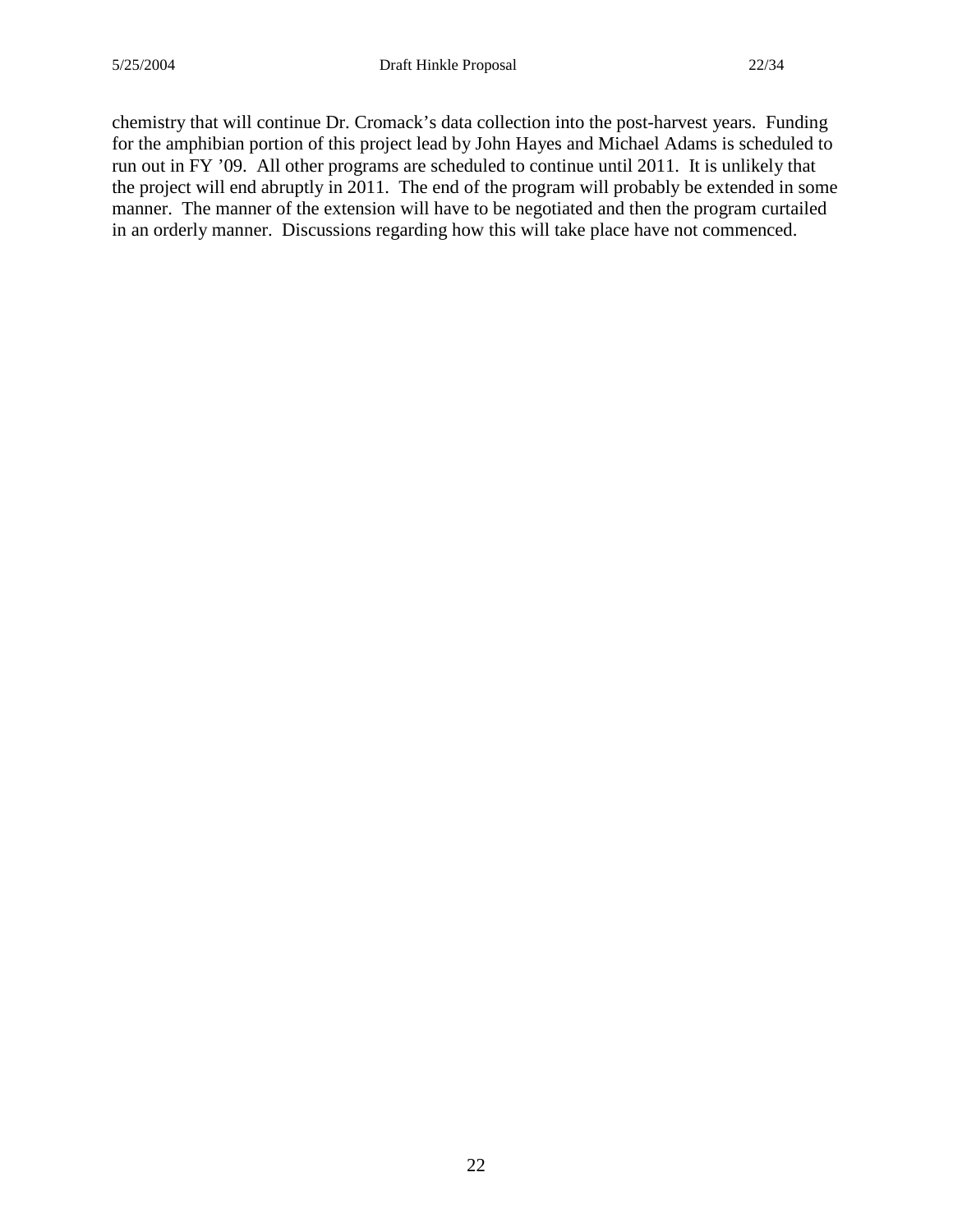# **Budgets**

Budget projected for FY '05

Programmatic Budget

| Program Administration       |                    | 140,000 |
|------------------------------|--------------------|---------|
| Hydrology & Water Quality    |                    | 228,500 |
| <b>Fisheries</b>             |                    | 276,000 |
| <b>Aquatic Invertebrates</b> |                    | 59,000  |
| <b>Stream Chemistry</b>      |                    | 44,000  |
| Amphibians                   |                    | 40,000  |
|                              | Total              | 787,500 |
|                              | Overhead (15%)     | 118,125 |
|                              | <b>Grand Total</b> | 905,625 |
| <b>Categorical Budget</b>    |                    |         |
| Personnel                    |                    |         |
| Principal Investigators      |                    | 50,000  |
| <b>Research Assistants</b>   |                    | 192,500 |
| <b>Field Technicians</b>     |                    | 159,000 |
| <b>Graduate Students</b>     |                    | 130,000 |
| Clerical & Support           |                    | 110,000 |
| <b>Laboratory Support</b>    |                    | 62,000  |
| <b>Total Personnel</b>       |                    | 703,500 |
| Travel                       |                    | 41,000  |
| Capital                      |                    | 29,000  |
| Supplies & Services          |                    | 14,000  |
| Total                        |                    | 787,500 |
| Overhead (15%)               |                    | 118,125 |
| <b>Grand Total</b>           |                    | 905,625 |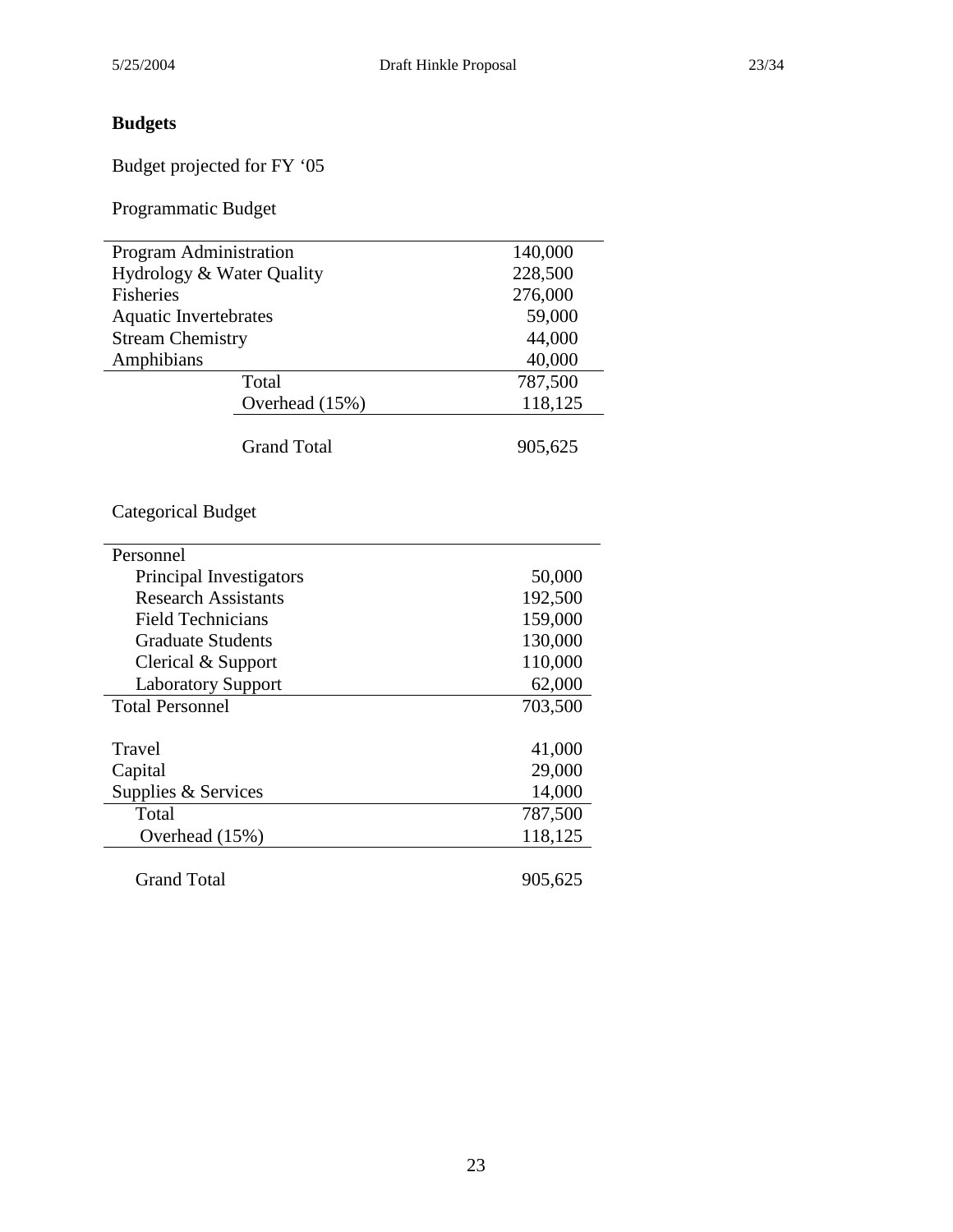

Figure 1: A vicinity map of the Hinkle Creek study watersheds.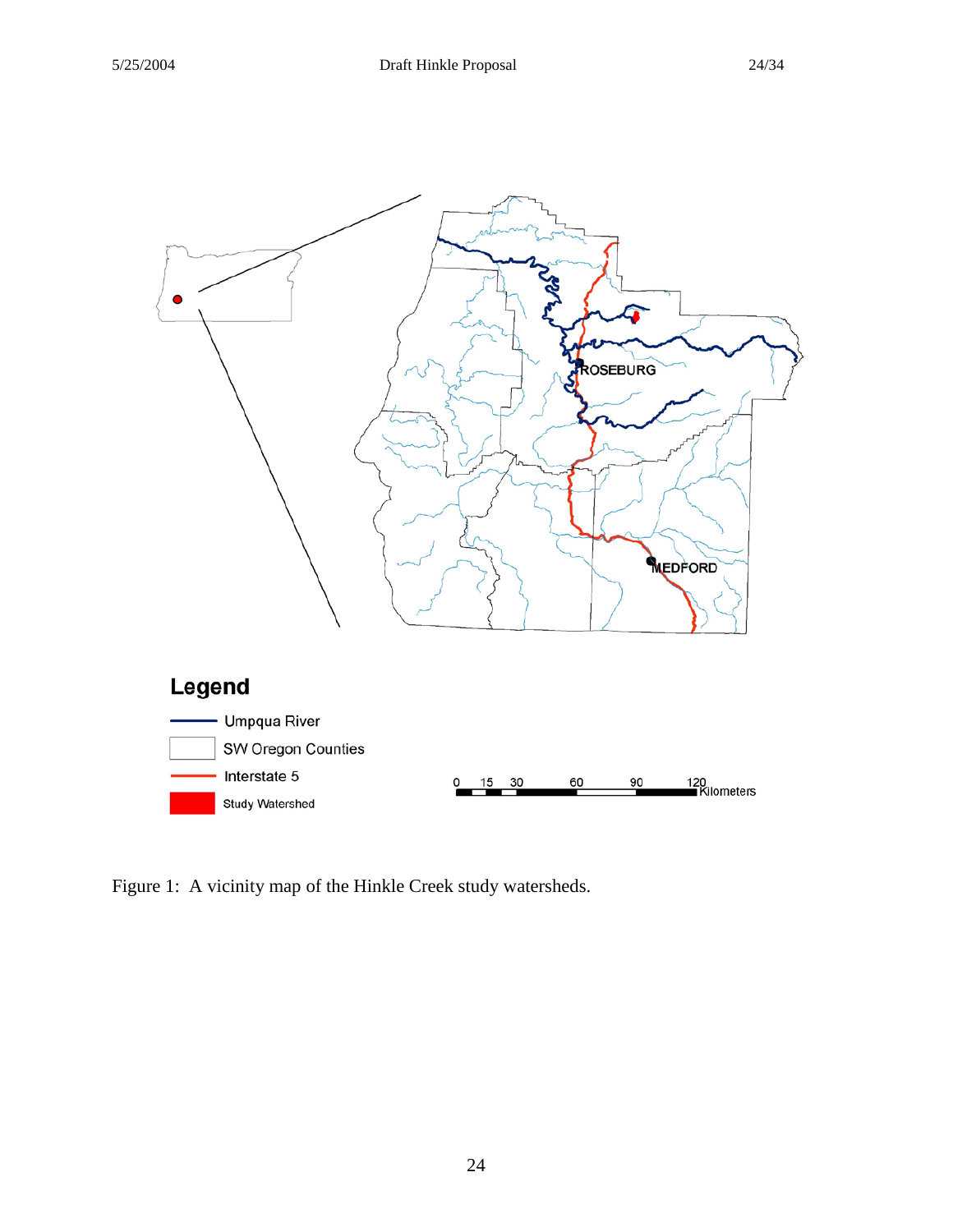

Figure 2: A map of the Hinkle Creek study watersheds showing the location of the fish-bearing and non-fish-bearing streams, the location of the small watersheds, and the location of the fisheries, aquatic invertebrate, and amphibian monitoring infrastructure and location.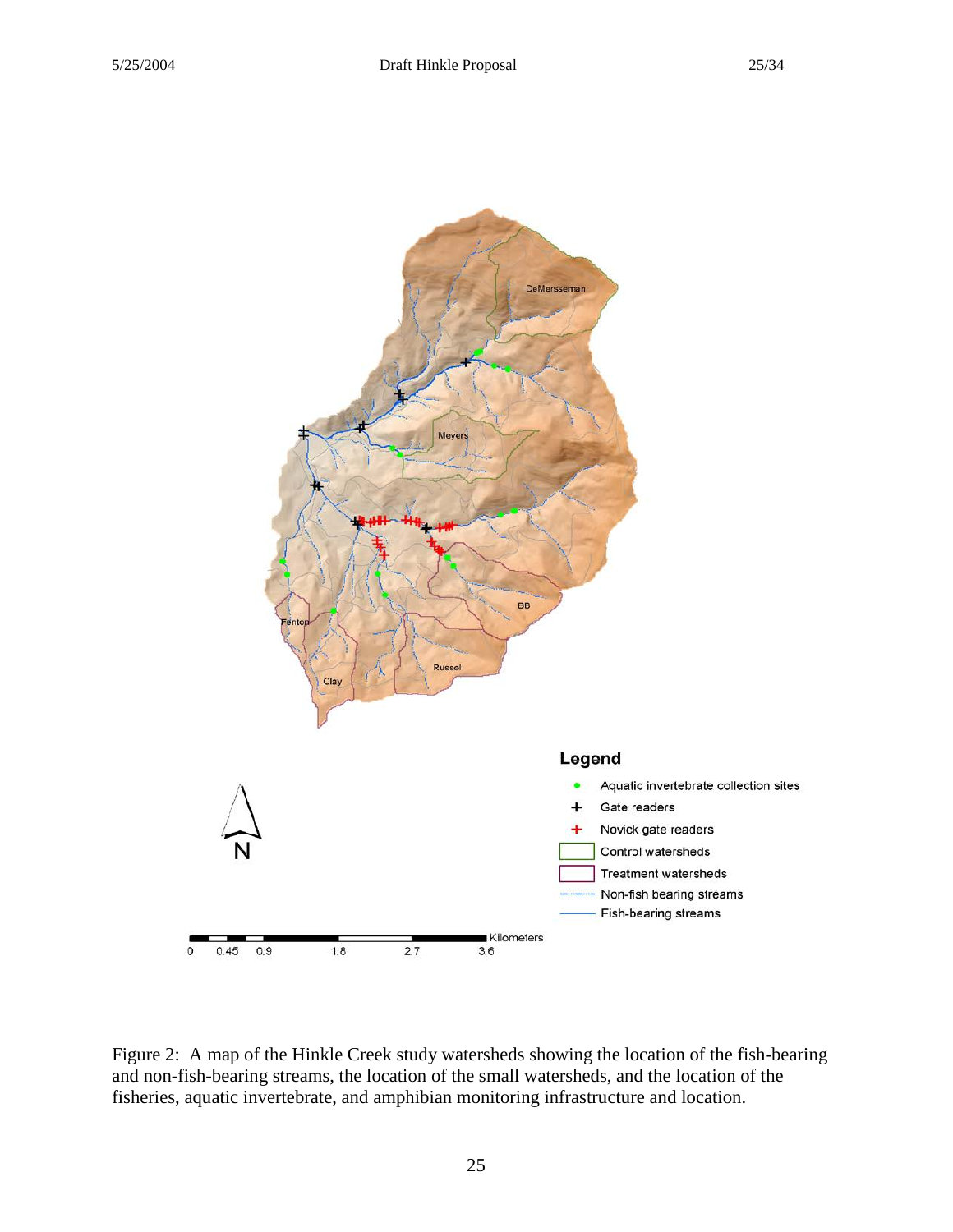

Figure 3: A map of the Hinkle Creek study watersheds showing the location of the small watersheds and the location of the hydrologic infrastructure.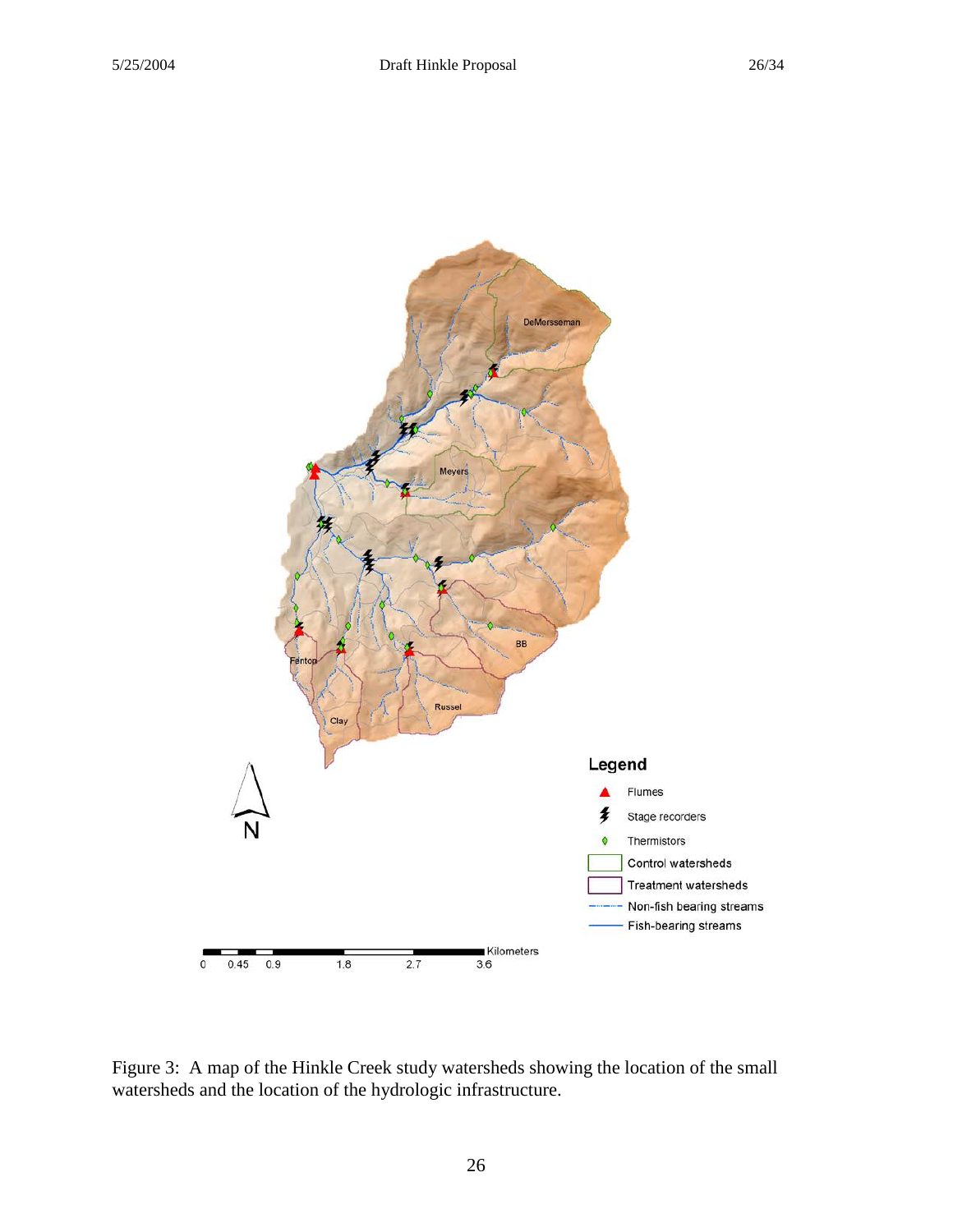

Figure 4: A map of the Hinkle Creek study watersheds showing the proposed harvest plan for the South Fork of Hinkle Creek through 2009.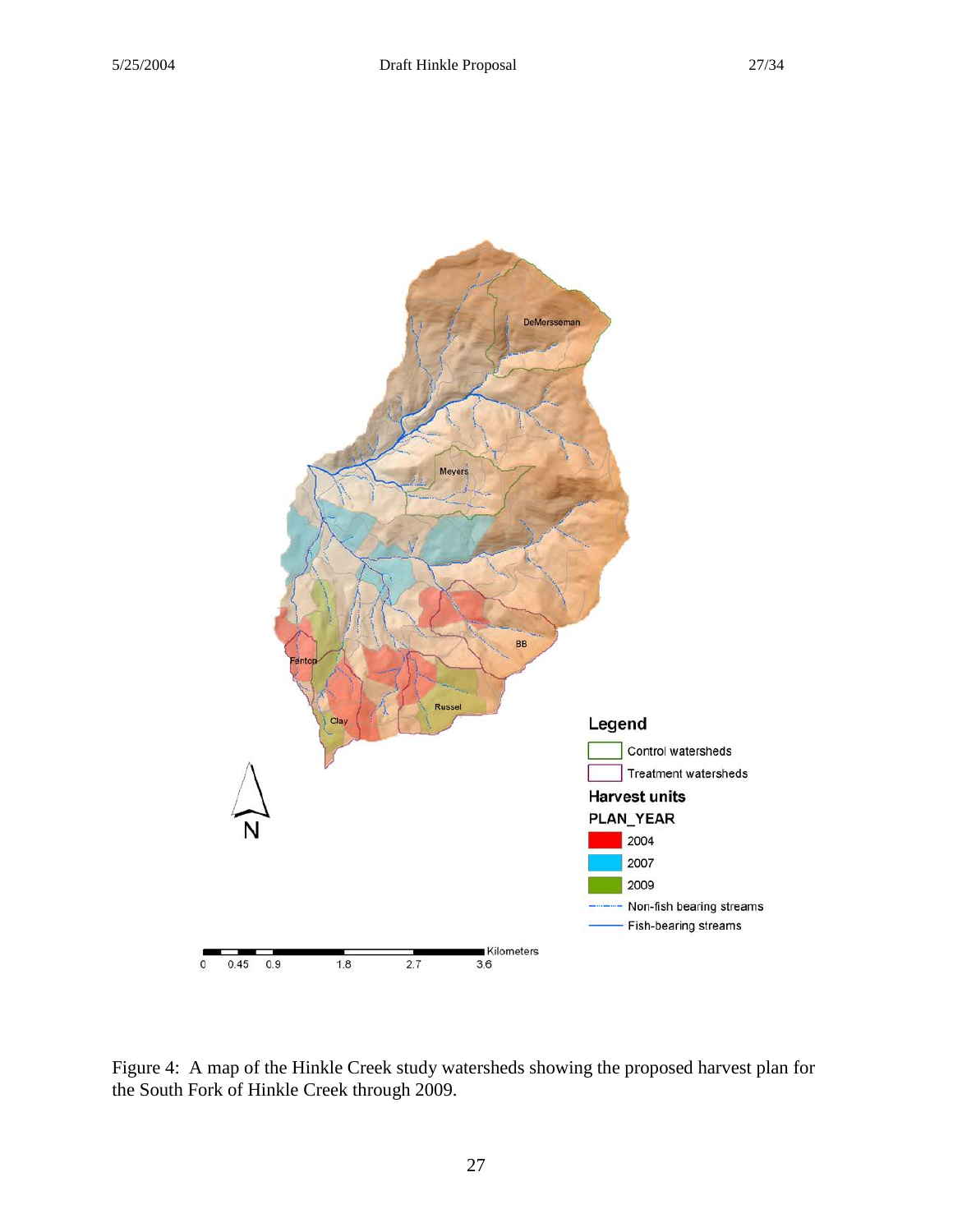# **Literature Cited**

Adams, DM, R Schillinger, G Latta, and A Van Nalts. 2002. Timber Harvest Projections for Private Land in Western Oregon. Research Contribution 37, Forest Research Laboratory, Oregon State University, Corvallis.

Anderson, WG, R Scott McKinley and Maria Colavecchia. 1997. The use of clove oil as an anesthetic for rainbow trout and its effects on swimming performance. North American Journal of Fisheries Management 17:301-307.

Angermeier, PL, KL Krueger and CA Dolloff. 2002. Discontinuity in stream-fish distributions: Implications for assessing and predicting species occurrence. In: JM Scott, PJ Heglund, ML Morrison, JB Haufler, MG Raphael, WA Wall and FB Samson, editors. Predicting species occurrences: Issues of accuracy and scale. Island Press, Covelo, CA. pp 519-527.

Bartlein, PJ, IC Prentice and T Webb III. 1986. Climatic response surfaces from pollen data for some eastern North American taxa. Journal of Biogeography 13:35-57.

Benda, L, TJ Beechie, RC Wissmar and A Johnson. 1992. Morphology and evolution of salmonid habitats in a recently deglaciated river basin, Washington State, USA. Canadian Journal of Fisheries and Aquatic Sciences 79:1246-1256.

Beschta, RL, JR Boyle, CC Chambers, WP Gibson, SV Gregory, J Grizzel, JC Hagar, JL Li, WC McComb, TW Parzybok, ML Reiter, GH Taylor, JE Warila. 1995. Cumulative effects of forest practices in Oregon: Literature and synthesis. Final Report to the Oregon Department of Forestry, Salem, Oregon.

Beschta, RL and WS Platts. 1986. Morphological features of small streams: Significance and function. American Water Resources Bulletin 22: 369-379.

Bilby, RE, and JW Ward. 1991. Characteristics and function of large woody debris in streams draining old-growth, clear-cut, and second-growth forests in southwestern Washington. Canadian Journal of Fisheries and Aquatic Sciences, 48:2499-2508.

Bilby, RE and LJ Wasserman. 1989. Forest practices and riparian management in Washington state: data based regulation development. In: RE Gresswell, BA Barton and JL Kershner, editors. Practical approaches to riparian resource management. USDI Bureau of Land Management, Billings, Montana. pp 87-94.

Bisson, PA, JL Nielsen, RA Palmason and LE Grove. 1982. A system of naming habitat types in small streams, with examples of habitat utilization by salmonids during low streamflow. In: NB Armantrout, editor. Acquisition and utilization of aquatic habitat inventory information. American Fisheries Society, Western Division, Bethesda, Maryland. pp 62-73.

Bisson, PA, RE Bilby, MD Bryant, CA Dolloff, GB Greete, RA House, ML Murphy, KV Koski, and JR Sedell. 1987. Large woody debris in forested streams in the Pacific Northwest: past,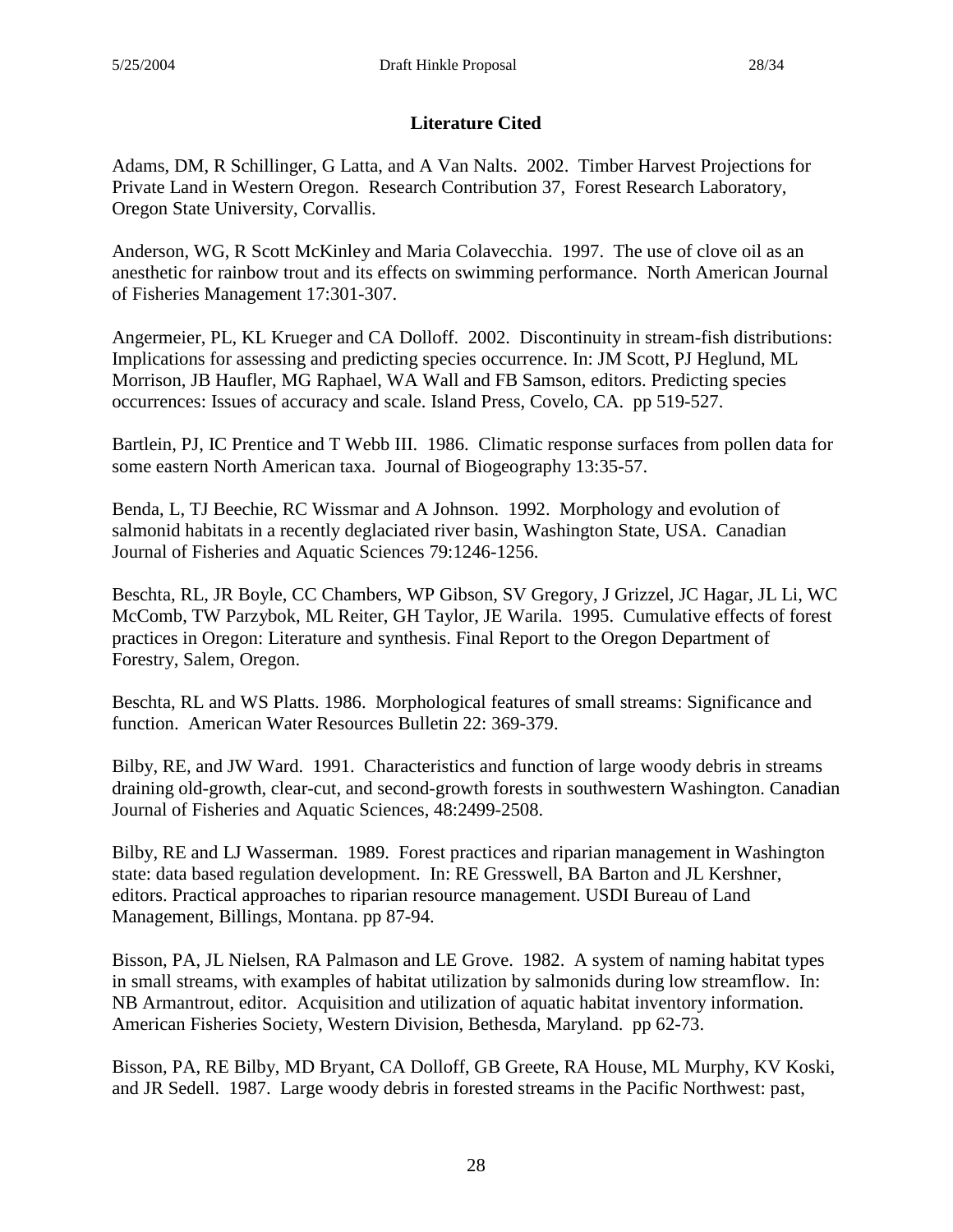present, and future. In: EO Salo and TW Cundy, editors. Streamside management: forestry and fishery interactions. Institute of Forest Resources Contribution 57. University of Washington, College of Forest Resources, Seattle. pp 143-190.

Bisson, PA, TP Quinn, GH Reeves and SV Gregory. 1992. Best management practices, cumulative effects, and long-term trends in fish abundance in Pacific Northwest river systems. In: RJ Naiman, editor. Watershed management: balancing sustainability and environmental change. Springer-Verlag, New York, NY. pp 189-232.

Caselle, JE and RR Warner. 1996. Variability in recruitment of coral reef fishes: The importance of habitat at two spatial scales. Ecology 77(8):2488-2504.

Chamberlin, TW (Ed). 1988. Proceedings of the Workshop: Applying 15 Years of Carnation Creek Results. Pacific Biological Station, Nanaimo, B.C., January 13-15, 1987.

Chamberlin, TW, RD Harr, and FH Everest. 1991. Timber harvesting, silviculture, and watershed processes. In: WR Meehan, editor. Influences of forest and rangeland management on salmonid fishes and their habitats. Special Publication 19. American Fisheries Society, Bethesda, MD. pp 181-206.

Everest, FH, RL Beschta, JC Scrivener, KV Koski, JR Sedell and CJ Cederholm. 1987. Fine sediment and salmonid production: A paradox. In; EO Salo and TW Cundy, editors. Stream side management: Forestry and fishery interactions. University of Washington, Institute of Forest Research, Contribution 57, Seattle, Washington. pp 98-142.

FEMAT (Forest Ecosystem Management Assessment Team), 1993. Forest Ecosystem Management: an Ecological, Economic, and Social Assessment. U.S. Department of Agriculture and U.S. Department of the Interior, Portland, Oregon.

Frissell, CA 1993. Topology of extinction and endangerment of native fishes in the Pacific Northwest and California (U. S. A.). Conservation Biology 7:342-354.

Frissell, CA, WJ Liss, CE Warren and MD Hurley. 1986. A hierarchical framework for stream habitat classification: viewing streams in a watershed context. Environmental Management 10: 199-214.

Gomi, T, RC Sidle and JS Richardson. 2002. Understanding processes and downstream linkages of headwater systems. BioScience 52:905-916.

Gowan, C, MC Young, KD Fausch and SC Riley. 1994. Restricted movement in resident stream salmonids: A paradigm lost. Canadian Journal of Fisheries and Aquatic Sciences 51:2626-2637.

Gregory, SV, GA Lamberti, DC Erman, KV Koski, ML Murphy, and JR Sedell. 1987. Influence of forest practices on aquatic production. In; EO Salo and TW Cundy, editors.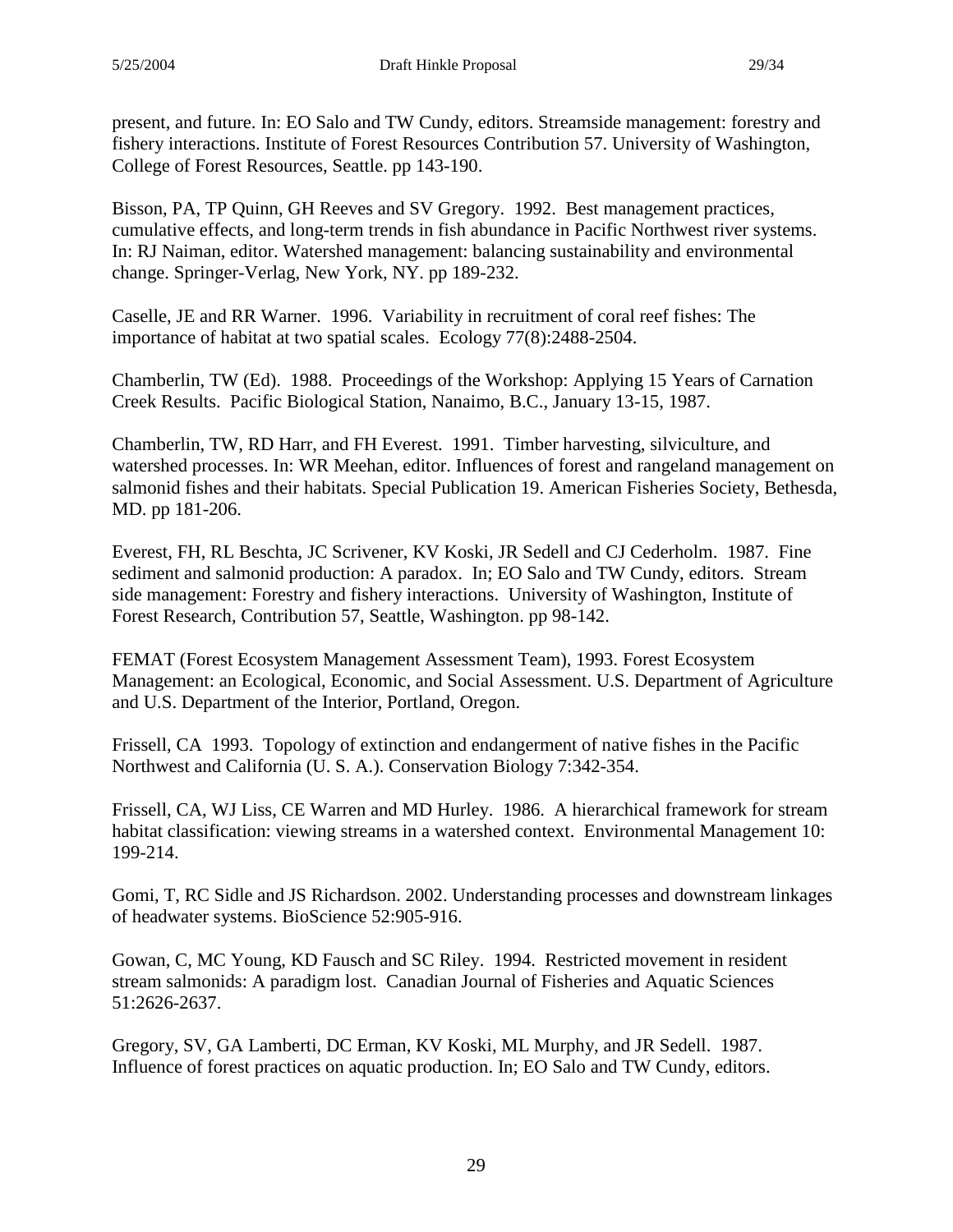Streamside management: Forestry and fishery interactions. University of Washington, Institute of Forest Resources, Contribution 57. Seattle, Washington. pp. 233-255.

Gresswell, RE, WJ Liss, GL Larson and PJ Bartlein. 1997. Influence of basin-scale physical variables on life-history characteristics of cutthroat trout in Yellowstone Lake. Transaction of the American Fisheries Society 17:1046-1064.

Hall, JD and RL Lantz. 1969. Effects of logging on the habitat of coho salmon and cutthroat trout in coastal streams. In; TG Northcote, editor. Symposium on salmon and trout in streams. MacMillan Lectures in Fisheries, University of British Columbia, Vancouver, B.C. pp. 335-375

Hall, JD, PA Bisson and RE Gresswell, editors. 1997. Sea-run cutthroat trout: Biology, management, and future conservation. Oregon Chapter, American Fisheries Society, Corvallis.

Hall, JD and NJ Knight. 1981. Natural variation in abundance of salmonid populations in streams and its implications for design of impact studies. U.S. Environmental Protection Agency EPA-600/S3-81-021.

Hankin, DG and GH Reeves. 1988. Estimating total fish abundance and total habitat area in small streams based on visual estimation methods. Canadian Journal of Fisheries and Aquatic Sciences 45:834-844.

Hartman, G. (Ed.) 1982. Proceeding of the Carnation Creek Workshop: A 10 Year Review. Pacific Biological Station, Nanaimo, British Columbia, February 24-26.

Hicks, BJ, JD Hall, PA Bisson, and JR Sedell. 1991. Responses of salmonids to habitat changes. In: WR Meehan, editor. Influences of forest and rangeland management on salmonid fishes and their habitats. American Fisheries Society Special Publication 19, Bethesda, Maryland. pp 483-518.

Hosmer, DW and S Lemeshow. 1989. Applied logistic regression. John Wiley and Sons, New York, N.Y.

Independent Multidisciplinary Science Team. 1999. Recovery of Wild Salmonids in Western Oregon Forests: Oregon Forest Practices Act Rules and the Measures in the Oregon Plan for Salmon and Watersheds. Technical Report 1999-1 to the Oregon Plan for Salmon and Watersheds, Governor's Natural Resources Office, Salem, Oregon.

Johnson, SL, and JA Jones. 2000. Stream temperature responses to forest harvest and debris flows in western Cascades, Oregon. Canadian Journal of Fisheries and Aquatic Sciences, 57 (Supplement 2):30-39.

Jones, KK, RL Flitcroft and BA Thom. 2001. Spatial patterns of aquatic habitat in Oregon. In: T Nishida, PJ Kailola and CE Hollingworth, editors. Proceedings of the First International Symposium on GIS in Fishery Science. Fishery GIS Research Group, Saitama, Japan. pp 266- 280.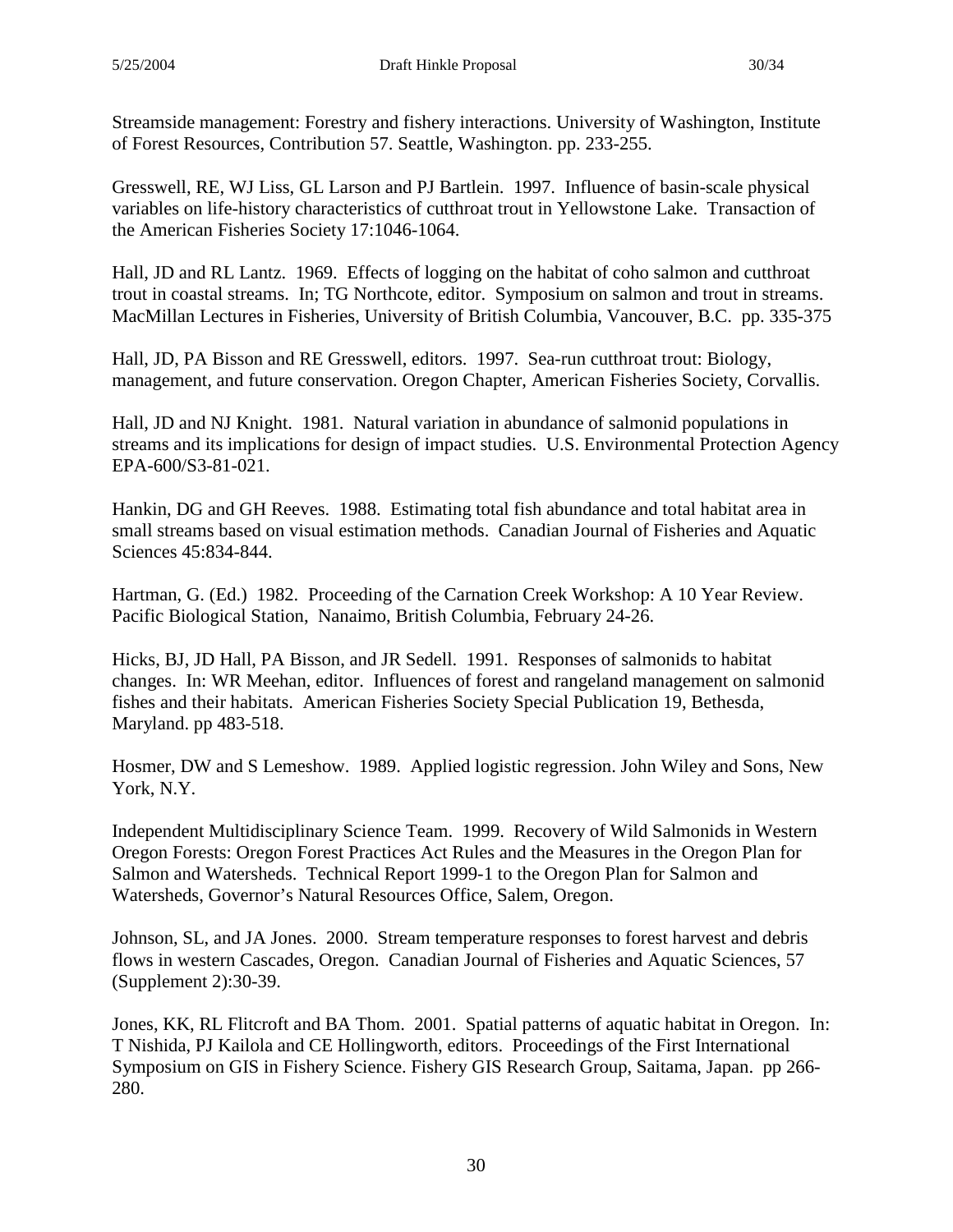Jones, ML and JD Stockwell. 1995. A rapid assessment procedure for the enumeration of Salmonid populations in streams. North American Journal of Fisheries Management 15:551-562.

Keene, JL, DLG Noakes, RD Moccia and CG Soto. The efficacy of clove oil as an anaesthetic for rainbow trout, *Oncorhynchus mykiss* (Walbaum). 1998. Aquaculture Research 29:89-101.

Lee, D, J Sedell, B Rieman, R Thurow and J Williams. 1997. Broad-scale assessment of aquatic species and habitats, In: TM Quigley and SJ Arbelbide, editors. An assessment of ecosystem components in the Interior Columbia Basin and portions of the Klamath and Great Basins. General Technical Report PNW-GTR-405. US Department of Agriculture, Forest Service, Pacific Northwest Research Station, Portland, Oregon.

Li, J, A Herlihy, W Gerth, P Kaufmann, S Gregory, S Urquhart and DP Larson. 2001. Variability in stream macroinvertebrates at multiple spatial scales. Freshwater Biology 46:87-97.

May, CL and RE Gresswell. 2003. Processes and rates of sediment and wood accumulation in headwater streams of the central Oregon Coast Range. Earth Surface Processes and Landforms 28: 409-424.

May, RM. 1994. The effects of spatial scale on ecological questions and answers. In: PJ Edwards, RM May and NR Webb, editors. Large-scale ecology and conservation biology. British Ecological Society, Blackwell Science Ltd., Oxford. pp 1-17.

McCune, B and JB Grace. 2002. Analysis of ecological communities. MjM Software Design, Gleneden Beach, OR.

Meehan, W. R. (Ed), 1991. Influences of Forest and Rangeland Management on Salmonid Fishes and Their Habitats. American Fisheries Society Special Publication 19.

Montgomery, DR and JB Buffington. 1997. Channel-reach morphology in mountain drainage basins. Geographic Society of America Bulletin 109:596-611.

Moring, JR. 1975. The Alsea Watershed Study: Effects of logging on the aquatic resources of three headwater streams of the Alsea River, Oregon. Part II – Changes in Environmental Conditions. Fishery Research Report No. 9. Oregon Department of Fish and Wildlife. Corvallis, OR. 39 pp.

Moring, JR and RL Lantz. 1975. The Alsea Watershed Study: Effects of logging on the aquatic resources of three headwater streams of the Alsea River, Oregon. Part I – Biological Studies. Fishery Research Report No. 9. Oregon Department of Fish and Wildlife. Corvallis, OR. 66 pp.

Murphy ML and JD Hall. 1981. Varied effects of predators and their habitat in small streams of the Cascade Mountains, Oregon. Canadian Journal of Fisheries and Aquatic Sciences 38:137- 145.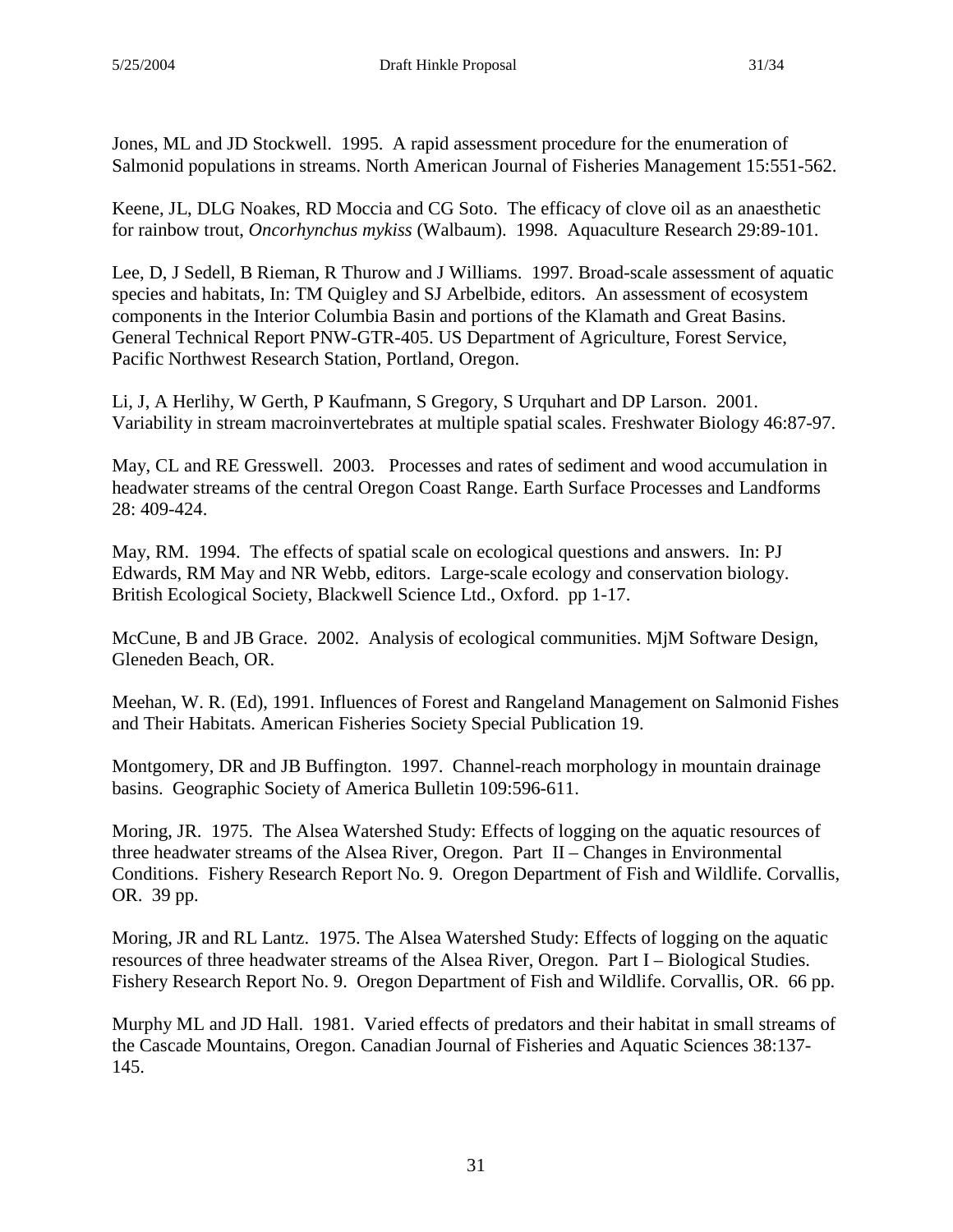Naiman, RJ, TJ Beechie, LE Benda, DR Berg, PA Bisson, LH MacDonald, MD O'Connor, PL Olson and EA Steel. 1992. Fundamental elements of ecologically healthy watersheds in the Pacific Northwest Coastal Ecoregion. In: RJ Naiman, editor. Watershed management: Balancing sustainability and environmental change. Springer-Verlag, New York. pp 127-188.

Nation Research Council. 1996. Upstream: Salmon and Society in the Pacific Northwest. National Academy Press, Washington, DC.

Nehlsen, W, JE Williams, JA Lichatowich. 1991. Pacific salmon at the crossroads: Stocks at risk from California, Oregon, Idaho, and Washington. Fisheries 16 (2), 4-21.

Nickelson, TE, MF Solazzi, SL Johnson and JD Rodgers. 1992. Effectiveness of selected stream improvement techniques to create suitable summer and winter rearing habitat for juvenile coho salmon (*Oncorhynchus kisutch*) in Oregon coastal streams. Canadian Journal of Fisheries and Aquatic Sciences 49:790-794.

ODF, 2004. 25-Year Harvest History. Available online from the Oregon Department of Forestry, http://www.odf.state.or.us/DIVISIONS/resource\_policy/resource\_planning/Annual\_Reports/rpt2 5YearHistory.asp, Accessed 3-12-2004.

OFRI, 2003. Forest Fact Book. Oregon Forest Resources Institute, Portland, Oregon. p. 24.

Osenberg, CW and RJ Schmitt. 1996. Detecting ecological impacts caused by human activities. In: RJ Schmitt and CW Osenberg, editors. Detecting ecological impacts: Concepts and applications in coastal habitats. Academic Press, Inc., San Diego. pp 3-16.

Pacific Lumber Company. 1999. Habitat Conservation Plan for the Properties of The Pacific Lumber Company, Scotia Pacific Holding Company, and Salmon Creek Corporation. Available online at [http://www.palco.com/hcp.pdf.](http://www.palco.com/hcp.pdf) Accessed 5-11-04.

Poff, NL and JD Allan. 1995. Functional organization of stream fish assemblages in relation to hydrological variability. Ecology 76: 606-627.

Ramsey, FL and DW Schafer. 1997. The statistical sleuth: A course in methods of data analysis. Duxbury Press, Belmont, CA.

Reeves, GH, FH Everest and JR Sedell. 1993. Diversity of juvenile anadromous salmonid assemblages in coastal Oregon basins with different levels of timber harvest. Transactions of the American Fisheries Society 122:309-317.

Reeves, GH, LE Benda, KM Burnett, PA Bisson and JR Sedell. 1995. A disturbance-based ecosystem approach to maintaining and restoring freshwater habitats of evolutionarily significant units of anadromous salmonids in the Pacific Northwest. American Fisheries Society Symposium 17:334-349.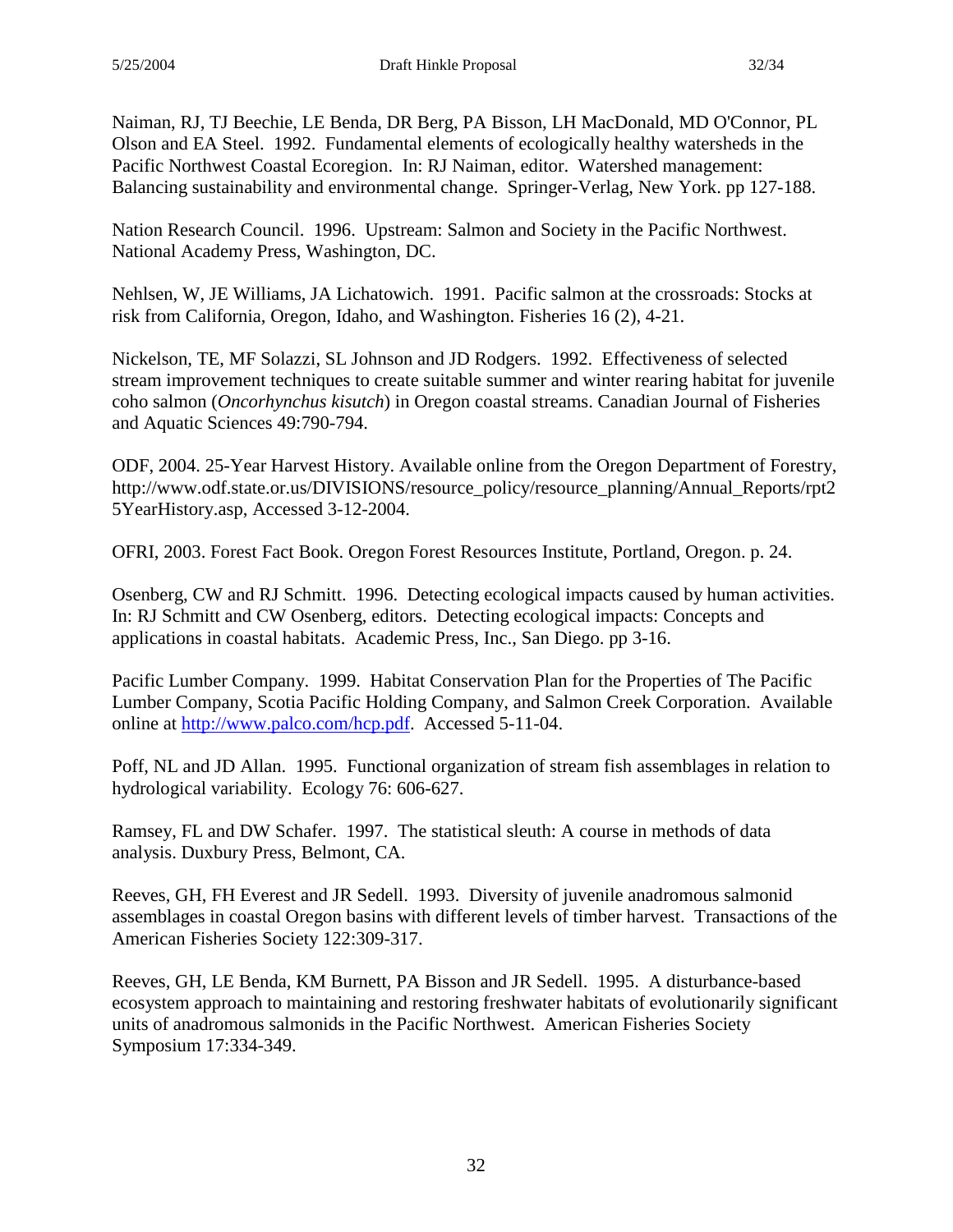Rossi, RE, DJ Mulla, AG Journel and EH. Franz. 1992. Geostatistical tools for modeling and interpreting ecological spatial dependence. Ecological Monographs 62:277-314.

Salo, EO and TW Cundy. 1987. Streamside Management: Forestry and Fishery Interactions. University of Washington, Institute of Forest Resources, Contribution No. 57. Seattle, Washington.

Sedell, JR, and RL Beschta. 1991. Bringing back the "bio" in bioengineering. American Fisheries Society Symposium 10:160-175.

Swanson FJ, JL Clayton, WF Megahan, and G Bush. 1989. Erosional processes and long-term site productivity. In: DA Perry, R Meurisse, B Thomas, R Miller, J Boyle, J Means, CR Perry, and RF Powers, editors. Maintaining the long-term productivity of Pacific Northwest forest ecosystems. Timber Press, Portland, Oregon. p. 67-81.

Tabachnick, BG and LS Fidell. 1989. Using multivariate statistics. HarperCollins, New York.

Trexler, JC and J Travis. 1993. Nontraditional regression analysis. Ecology 74:1629-1637.

Thrush, SF, RD Pridmore and JE Hewitt. 1996. Impacts on soft-sediment macrofauna. In: RJ Schmitt and CW Osenberg, editors. Detecting ecological impacts: Concepts and applications in coastal habitats. Academic Press, Inc., San Diego. pp 49-66.

Thurow, RF, DC Lee and BE Rieman. 1997. Distribution and status of seven native salmonids in the interior Columbia basin and portions of the Klamath River and Great Basins. North American Journal of Fisheries Management 117:1094-1110.

USFS Redwood Sciences Lab. 2004. Turbidity Threshold Sampling. [http://www.fs.fed.us/pnw/topics/water/tts.](http://www.fs.fed.us/pnw/topics/water/tts) Last accessed 5-11-04.

Washington Department of Natural Resources. 2004. WAC-222 Forest Practices Rules. Available online at [http://www.dnr.wa.gov/forestpractices/rules.](http://www.dnr.wa.gov/forestpractices/rules) Accessed 5-11-04.

White, PS and STA Pickett. 1985. Natural disturbance and patch dynamics: An introduction. In: STA Pickett and PS White, editors. The ecology of natural disturbance and patch dynamics. Academic Press, San Diego. pp 3-13.

Wiley, MJ, SL Kohler and PW Seelbach. 1997. Reconciling landscape and local views of aquatic communities: Lessons from Michigan trout streams. Freshwater Biology 37:133-148.

Williams, JA and W Nehlsen. 1997. Status and trends of anadromous salmonids in the coastal zone with special reference to sea-run cutthroat trout. In: JD Hall, PA Bisson and RE Gresswell,